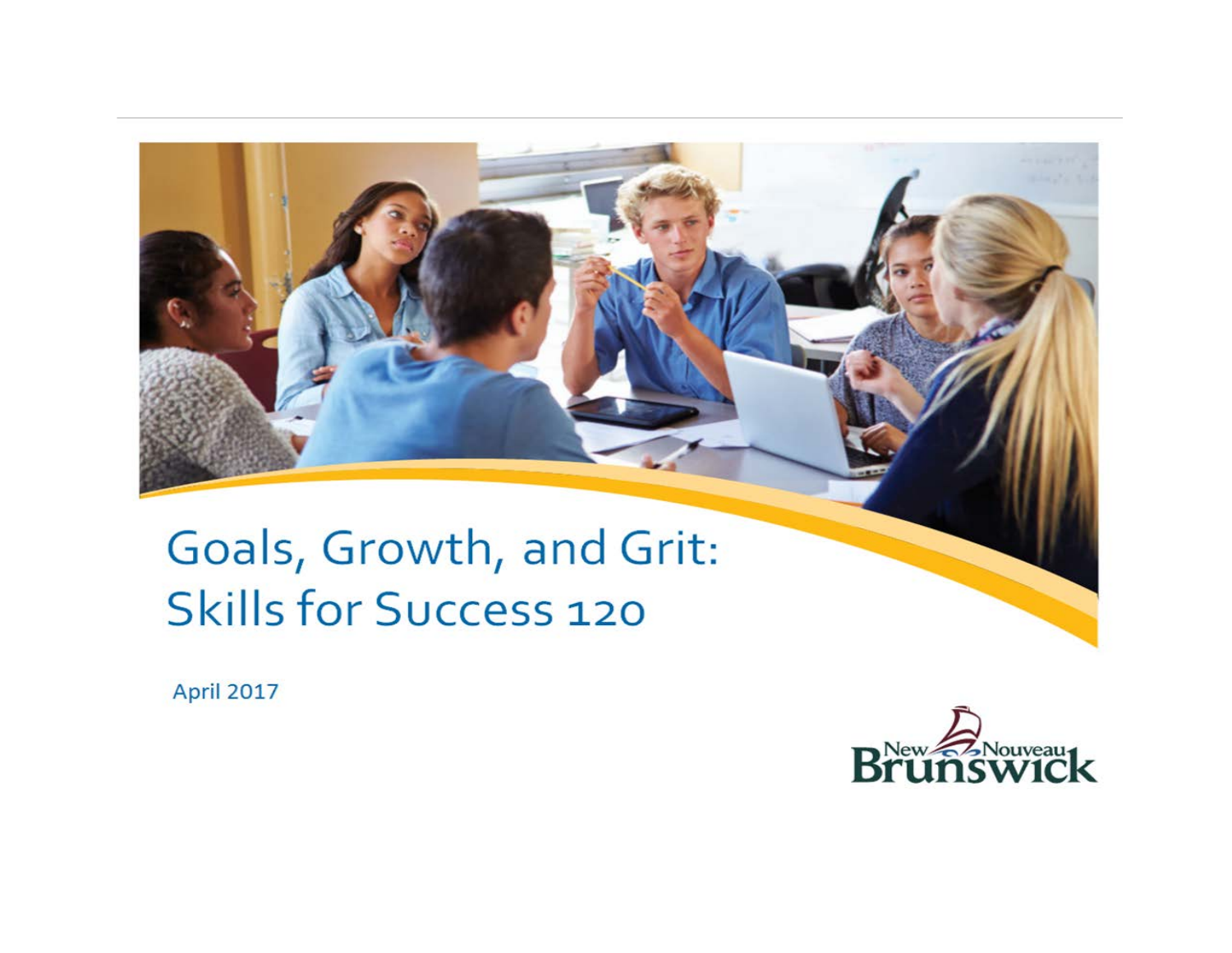### Acknowledgments

The Department of Education and Early Childhood Development of New Brunswick gratefully acknowledges the contributions of the following groups and individuals toward the development of the New Brunswick Goals, Growth, and Grit: Skills for Success 120 Curriculum Document:

- Claudia Babineau
- Kimberly Bauer
- Heather Dixon
- Heather Gunn
- Denise LaBrie (PETL)
- Cheryl Miles
- Kathy Prosser
- Bruce Ryan
- Julie Schell
- Joceline Young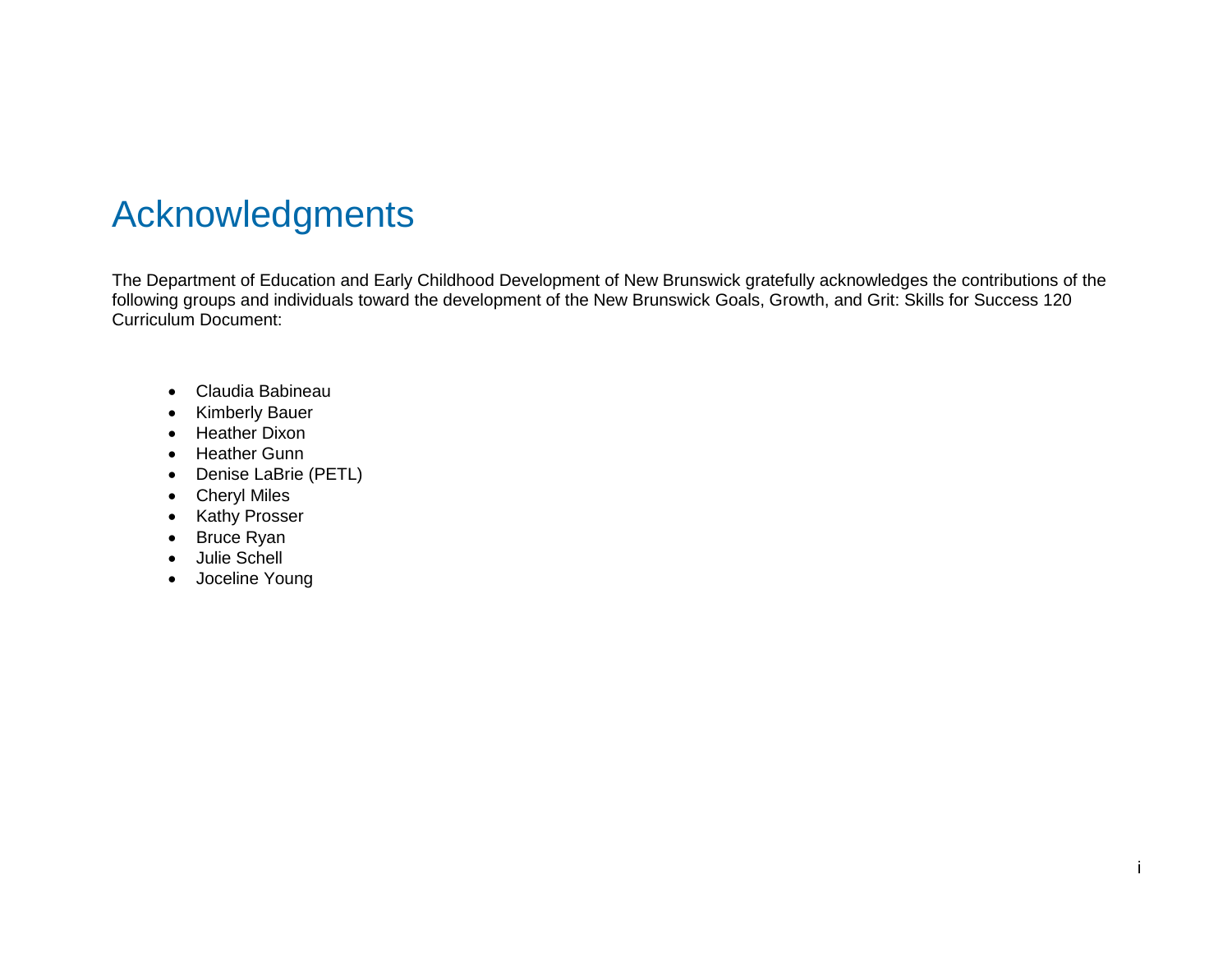# **Table of Contents**

<span id="page-2-0"></span>

| 1.1 |  |
|-----|--|
| 1.2 |  |
|     |  |
| 2.1 |  |
|     |  |
|     |  |
|     |  |
| 2.2 |  |
|     |  |
|     |  |
|     |  |
| 3.1 |  |
| 3.2 |  |
| 3.3 |  |
|     |  |
|     |  |
|     |  |
|     |  |
|     |  |
|     |  |
|     |  |
|     |  |
|     |  |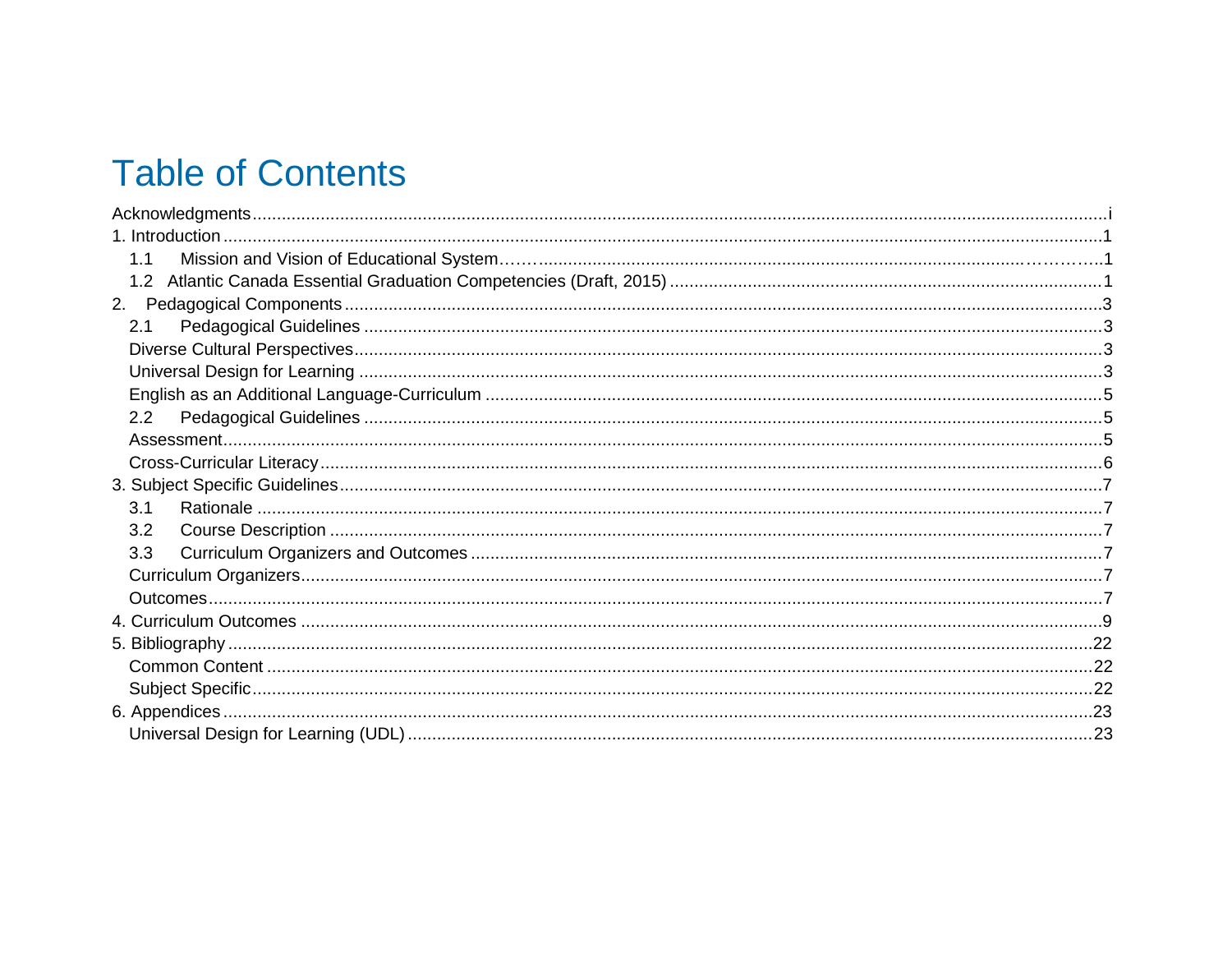### 1. Introduction

### <span id="page-3-0"></span>**1.1 Mission and Vision of Educational System**

The New Brunswick Department of Education and Early Childhood Development is dedicated to providing quality public education where all students have a chance to achieve their academic best. The mission statement for New Brunswick schools is:

*"To have each student develop the attributes needed to be a lifelong learner, to achieve personal fulfillment and to contribute to a productive, just and democratic society."*

### <span id="page-3-1"></span>**1.2 Atlantic Canada Essential Graduation Competencies (Draft, 2015)**

Essential Graduation Competencies provide a consistent vision for the development of a coherent and relevant curriculum. The Essential Graduation Learnings statements offer students clear goals and a powerful rationale for school work. They help ensure that provincial education systems' missions are met by design and intention. The Essential Graduation Learnings statements are supported by curriculum outcomes.

Essential Graduation Competencies are statements describing the knowledge, skills and attitudes expected of all students who graduate high school. Achievement of the Essential Graduation Competencies prepares students to continue to learn throughout their lives. These Learnings describe expectations not in terms of individual school subjects but in terms of knowledge, skills and attitudes developed throughout the curriculum. They confirm that students need to make connections and develop abilities across subject boundaries if they are to be ready to meet the shifting and ongoing demands of life, work and study today and in the future.

| <b>Creativity and</b><br><b>Innovation</b> | Learners are expected to engage in creative processes, to make unforeseen connections, and to<br>generate new and dynamic ideas, techniques and products. They value aesthetic expression and<br>appreciate the creative and innovative works of others.                                               |
|--------------------------------------------|--------------------------------------------------------------------------------------------------------------------------------------------------------------------------------------------------------------------------------------------------------------------------------------------------------|
| <b>Citizenship</b>                         | Learners are expected to act responsibly and contribute positively to the quality and sustainability of their<br>environment, communities and society. They assess the social, cultural, economic and environmental<br>interconnectedness and act as stewards in a local, national and global context. |
| <b>Communication</b>                       | Learners are expected to express themselves effectively through a variety of media. They listen, view<br>and read for information and enjoyment.                                                                                                                                                       |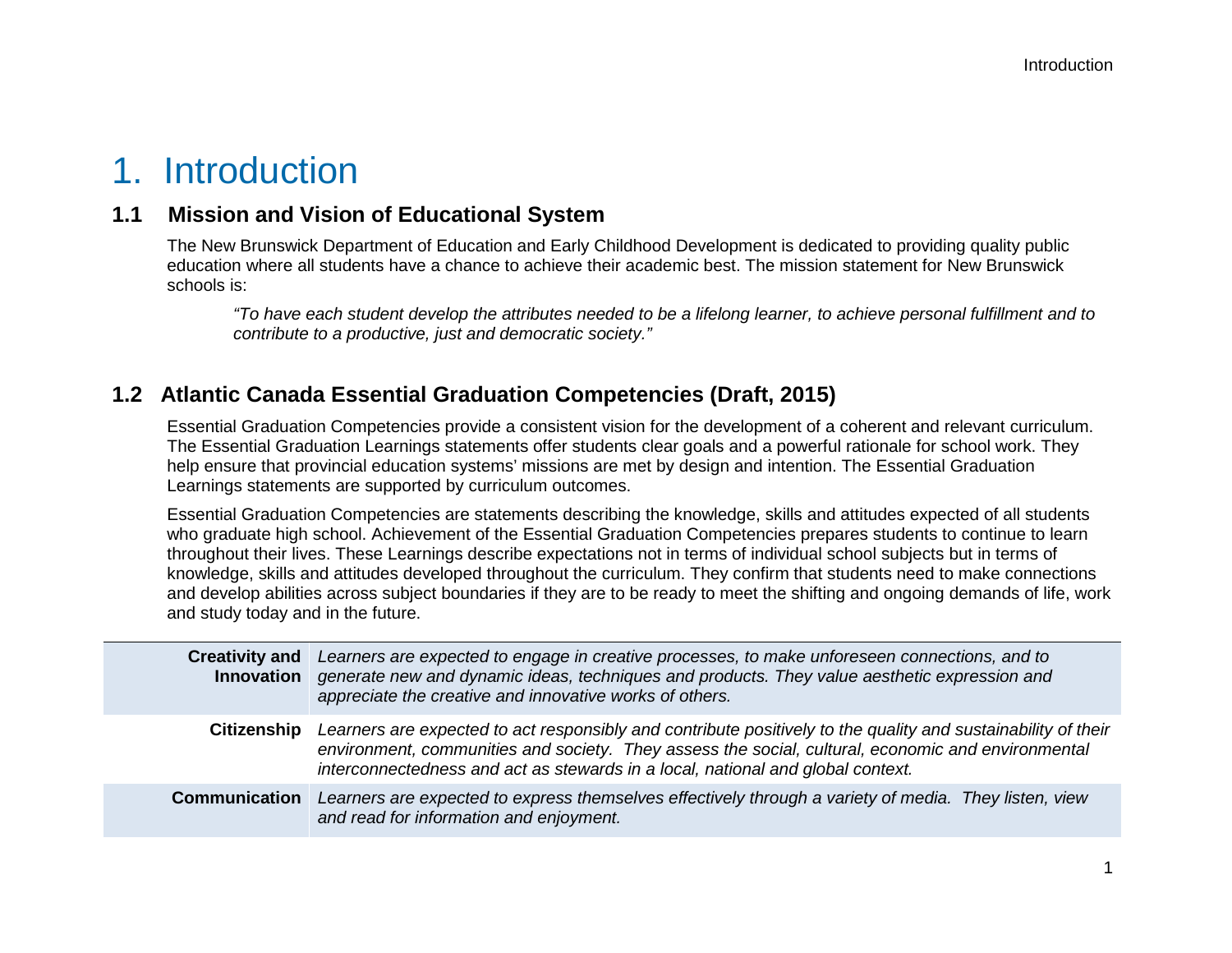| <b>Personal and Career</b> | Learners are expected to become self-aware and self-directed individuals who set goals, make<br>Development thoughtful decisions regarding learning, health and wellness, career pathways, and take responsibility for<br>pursuing their goals throughout life. |  |  |
|----------------------------|-----------------------------------------------------------------------------------------------------------------------------------------------------------------------------------------------------------------------------------------------------------------|--|--|
| <b>Critical Thinking</b>   | Learners are expected to analyze and evaluate ideas using various types of reasoning and systems<br>thinking to inquire, make decisions, and solve problems. They reflect critically on thinking processes.                                                     |  |  |
| <b>Technology Fluency</b>  | Learners are expected to use and apply technology to collaborate, communicate, create, innovate, and<br>solve problems. They use technology in a legal, safe, and ethically responsible manner to support and<br>enhance learning, career and personal goals.   |  |  |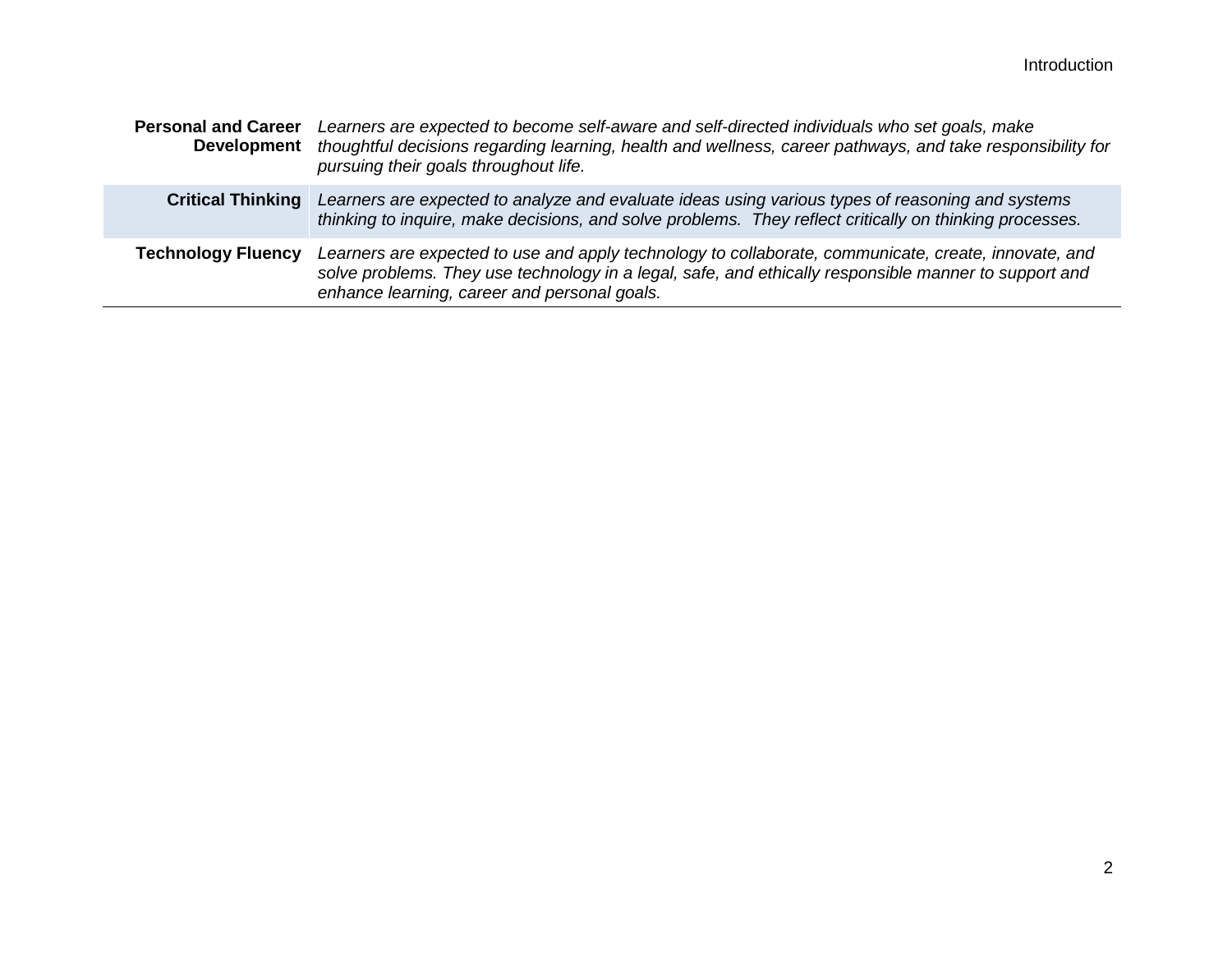# <span id="page-5-0"></span>2. Pedagogical Components

### <span id="page-5-1"></span>**2.1 Pedagogical Guidelines**

### <span id="page-5-2"></span>**Diverse Cultural Perspectives**

It is important for teachers to recognize and honour the variety of cultures and experiences from which students are approaching their education and the world. It is also important for teachers to recognize their own biases and be careful not to assume levels of physical, social or academic competencies based on gender, culture, or socio-economic status.

Each student's culture will be unique, influenced by their community and family values, beliefs, and ways of viewing the world. Traditional aboriginal culture views the world in a much more holistic way than the dominant culture. Disciplines are taught as connected to one another in a practical context, and learning takes place through active participation, oral communication and experiences. Immigrant students may also be a source of alternate world views and cultural understandings. Cultural variation may arise from the differences between urban, rural and isolated communities. It may also arise from the different value that families may place on academics or athletics, books or media, theoretical or practical skills, or on community and church. Variety of teaching and assessment strategies to build on this diversity will provide an opportunity to enrich learning experiences for all students.

### <span id="page-5-3"></span>**Universal Design for Learning**

Universal Design for Learning is a "framework for guiding educational practice that provides flexibility in the ways information is presented, in the ways students respond or demonstrate knowledge and skills, and in the ways students are engaged. It also "...reduces barriers in instruction, provides appropriate accommodations, supports, and challenges, and maintains high achievement expectations for all students, including students with disabilities and students who are limited English proficient." (CAST, 2011).

In an effort to build on the established practice of differentiation in education, the Department of Education and Early Childhood Development supports *Universal Design for Learning* for all students. New Brunswick curricula are created with universal design for learning principles in mind. Outcomes are written so that students may access and represent their learning in a variety of ways, through a variety of modes. Three tenets of universal design inform the design of this curriculum. Teachers are encouraged to follow these principles as they plan and evaluate learning experiences for their students: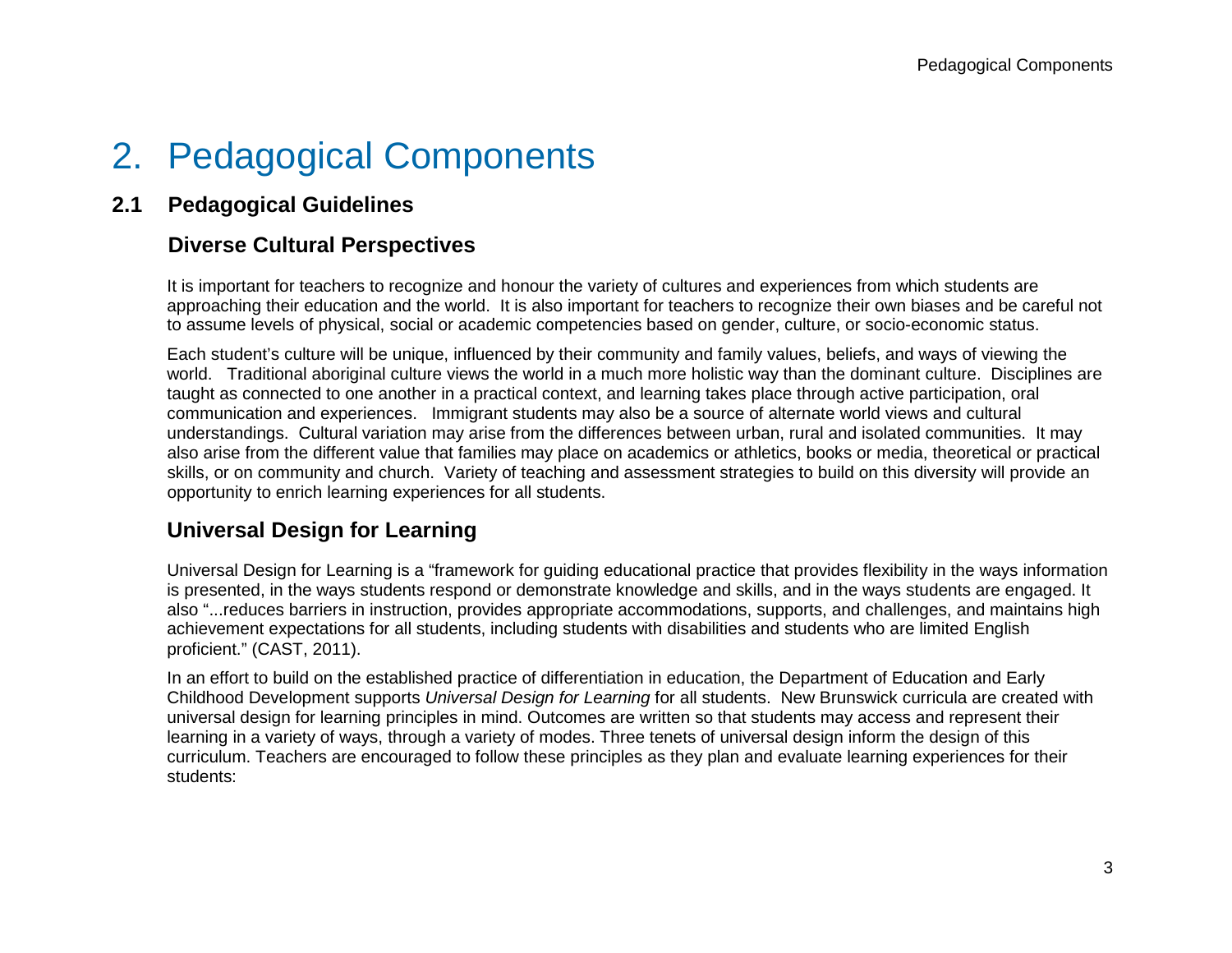- **Multiple means of representation:** provide diverse learners with a variety of options to acquire information and knowledge
- **Multiple means of action and expression:** provide learners with a variety of options to demonstrating what they know

• **Multiple means of engagement:** tap into learners' interests, offer appropriate challenges, and increase motivation For further information on *Universal Design for Learning*, view online information at [the](http://www.cast.org/) **[CAST website](http://www.cast.org/)**, download the **[UDL](https://portal.nbed.nb.ca/pd/Reading/UDL_PD/UDL%20Docs/October%20PD%20Day/Oct%2010%20Intro/Oct10_Intro%20output/story_content/external_files/Quick_Reference.pdf)  [reference handout](https://portal.nbed.nb.ca/pd/Reading/UDL_PD/UDL%20Docs/October%20PD%20Day/Oct%2010%20Intro/Oct10_Intro%20output/story_content/external_files/Quick_Reference.pdf)**, or refer to the appendices section of this document.

UDL is neither a curriculum nor a checklist. If it were either one of those things, it would oversimplify the act and professionalism of teaching. As an educator, you have taken courses in pedagogy, classroom management, and theory. You have a collection of tools, resources, and strategies you have learned recently or over the years. The structure of UDL guides you to actively, attentively, and purposely pull from that collection. It also asks you to think differently. The Difference: UDL is a framework, versus a curriculum, and teachers are in full control of designing the learning environment and lessons (p. 4, *Design and Deliver)*.

Loui Lord Nelson (2014) *suggests* the following reflective questions to support planning (p. 134):

*When I plan my lessons do I:*

- *Have a clear goal?*
- *Know how I am going to measure whether students have met the goal?*
- *Create activities and assignments that guide students toward the lesson goal?*
- *Create lessons and activities designed with options mentioned under the three principles of Engagement, Representation and Action and Expression?*
- *Create assessments directly related to the lesson's goal?*
- *Create assessments designed with the options listed under Action and Expression?*
- *Use a variety of tools and resources to create my lesson plans?*

Nelson makes the following recommendation:

*Start small. Choose one focus within the framework. Choose one focus within your practice. Enlist the involvement of other teachers, and talk with each other about your experiences. Trade suggestions. Share experiences. Share successes. Watch for change. (p. 136)*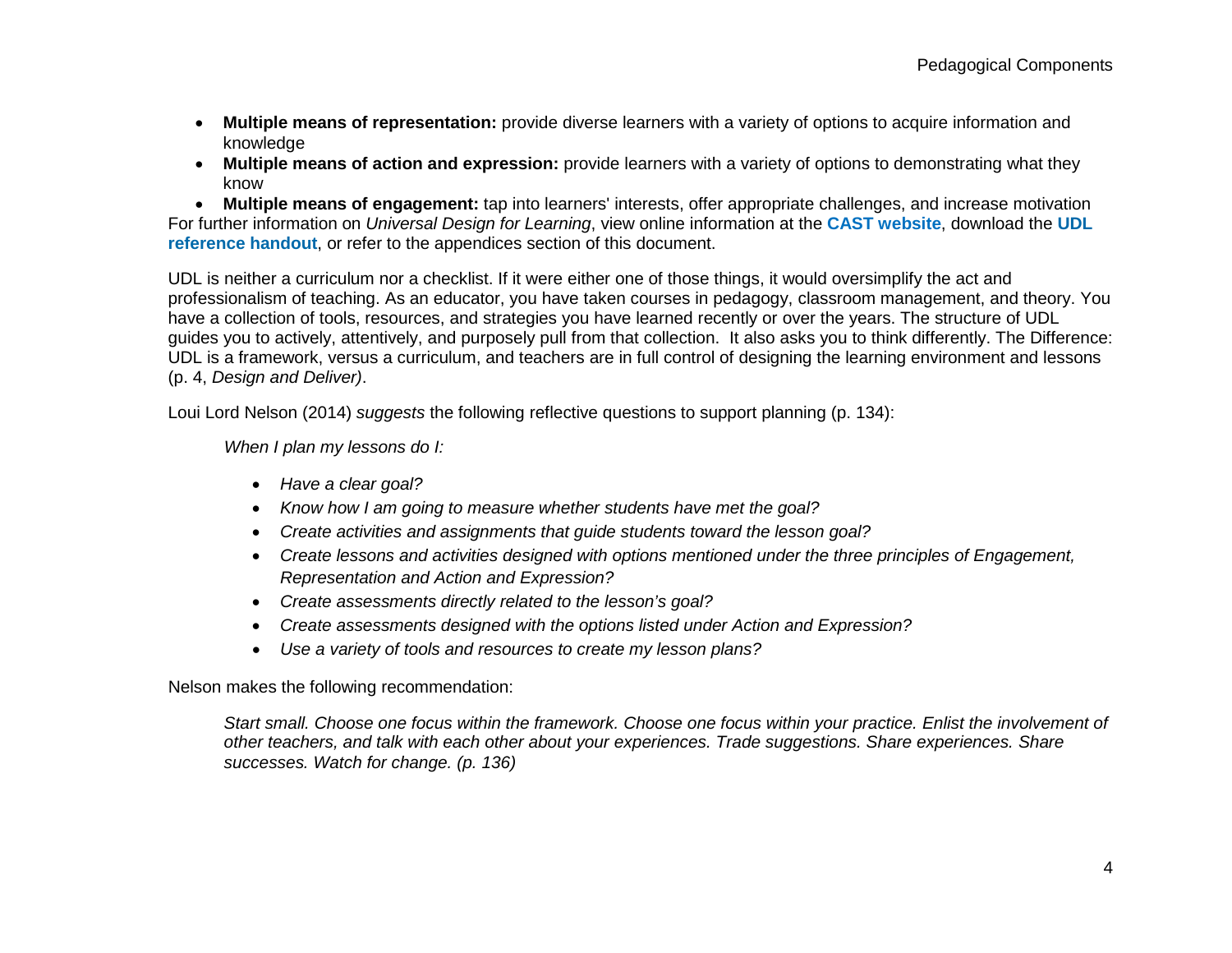The curriculum has been created to support diverse learning environments. The sample lesson plans reflect the needs of all learners. Specific examples to support Universal Design for Learning for this curriculum can be found in the appendices. The **Planning for All Learners Framework** will guide and inspire daily planning.

### <span id="page-7-0"></span>**English as an Additional Language-Curriculum**

As the only official bilingual province, New Brunswick offers English and/or French education through our public education system. To support newcomers to the province of New Brunswick, the N.B. Department of Education and Early Childhood Development (EECD) provides leadership to educators from K-12 and to many stakeholders. English language learners have opportunities to receive a range of instructional support to improve their English language proficiency through an inclusive learning environment. NB EECD, in partnership with the educational and wider communities, offers a solid, quality education to families with school-aged children.

### <span id="page-7-2"></span><span id="page-7-1"></span>**2.2 Pedagogical Guidelines**

#### **Assessment**

Assessment is the systematic gathering of information about what students know and are able to do. Student performance is assessed using the information collected during the evaluation process. Teachers use their professional skills, insight, knowledge, and specific criteria that they establish to make judgments about student performance in relation to learning outcomes. Students are also encouraged to monitor their own progress through self-assessment strategies such as goal setting and rubrics.

Research indicates that students benefit most when assessment is regular and ongoing and is used in the promotion of learning. This is often referred to as formative assessment. Evaluation is less effective if it is simply used at the end of a period of learning to determine a mark (summative evaluation).

Summative evaluation is usually required in the form of an overall mark for a course of study, and rubrics are recommended for this task. A portfolio, rather than an exam, is the preferred method of gathering a final evaluation. Sample rubric templates are referenced in this document; although teachers may have alternative measures they will apply to evaluate student progress.

Some examples of current assessment practices include:

- 
- 
- 
- 
- Questioning **•** Projects and Investigations
- **Observation Checklists/Rubrics Checklists/Rubrics**
- Conferences Responses to texts/activities
	- Demonstrations Reflective Journals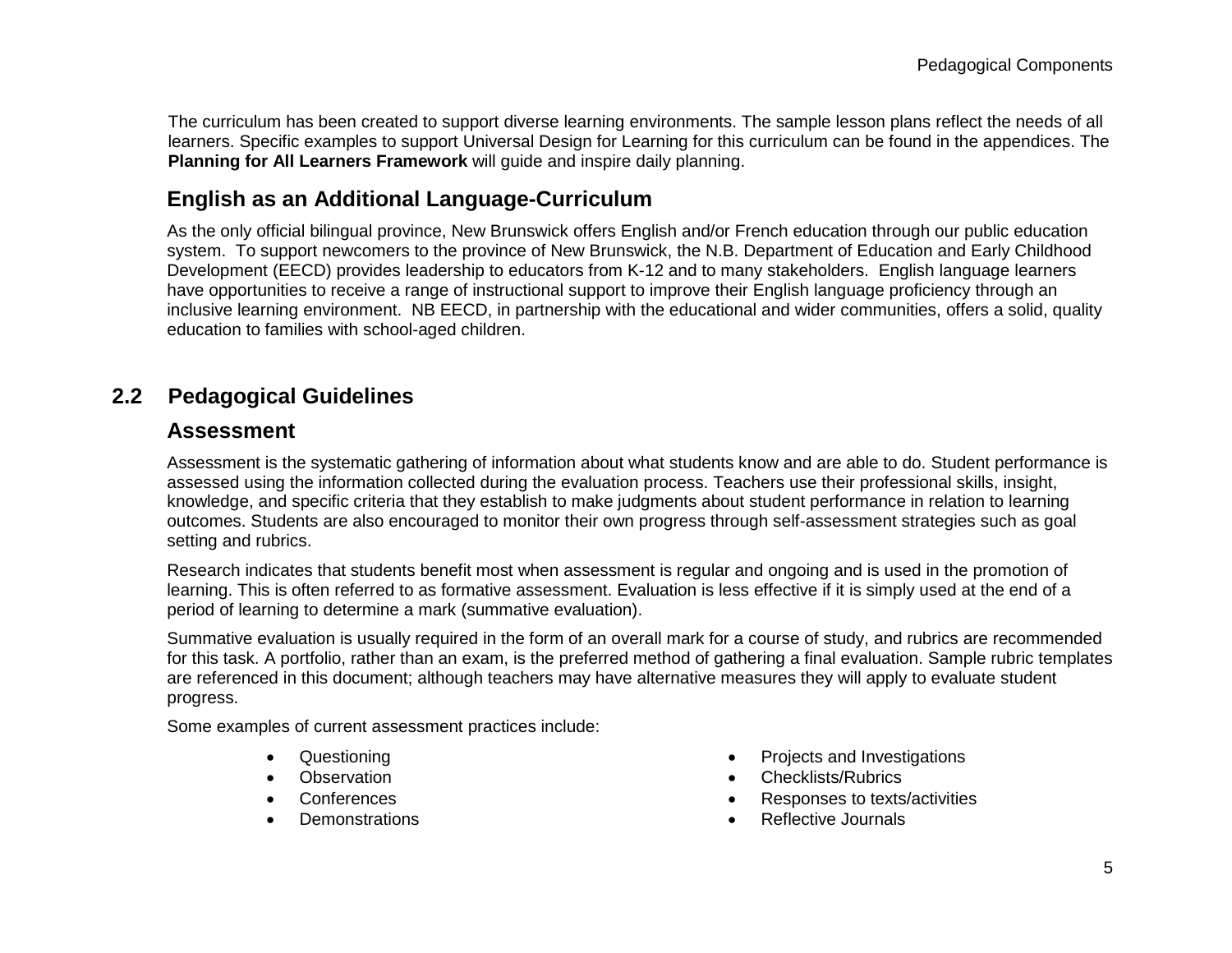- 
- 
- Role plays Career Portfolios
- **Presentations •** Self and peer assessment
	-
	- Projects and Investigations

For further reading in the area of assessment and evaluation, refer to the Department of Education and Early Childhood Development's Framework for Provincial Assessments.

### <span id="page-8-0"></span>**Cross-Curricular Literacy**

Literacy occurs across learning contexts and within all subject areas. Opportunities to speak and listen, read and view, and write and represent are present every day, both in and out of school. All New Brunswick curricula include references to literacy practices. Materials are available to embed explicit strategies for building comprehension and to help teachers strengthen their students' reading skills.

Key documents that highlight specific cross- curricular strategies include: **[K-2 Literacy Look Fors](https://portal.nbed.nb.ca/tr/lr/Elementary%20School%20English%20Lang/Literacy%20Look%20Fors/Literacy%20Look%20Fors%20K%20-%202%20with%20Links.pdf)**, **[3-5 Literacy Look Fors](https://portal.nbed.nb.ca/tr/lr/Elementary%20School%20English%20Lang/Literacy%20Look%20Fors/Literacy%20Look%20Fors%20Grades%203%20-%205%20with%20links.pdf)**, **[Cross-Curricular Look Fors](https://portal.nbed.nb.ca/tr/lr/Curriculum%20Support%20Resources/CCLF%20Portal%20Version%20Links.pdf)** (Grades 6-12) and **[Cross-Curricular Reading Tools](https://portal.nbed.nb.ca/tr/lr/Curriculum%20Support%20Resources/Cross-Curricular%20Reading%20Tools.pdf)**. These documents describe learning environments and key strategies that support cross-curricular literacy practices.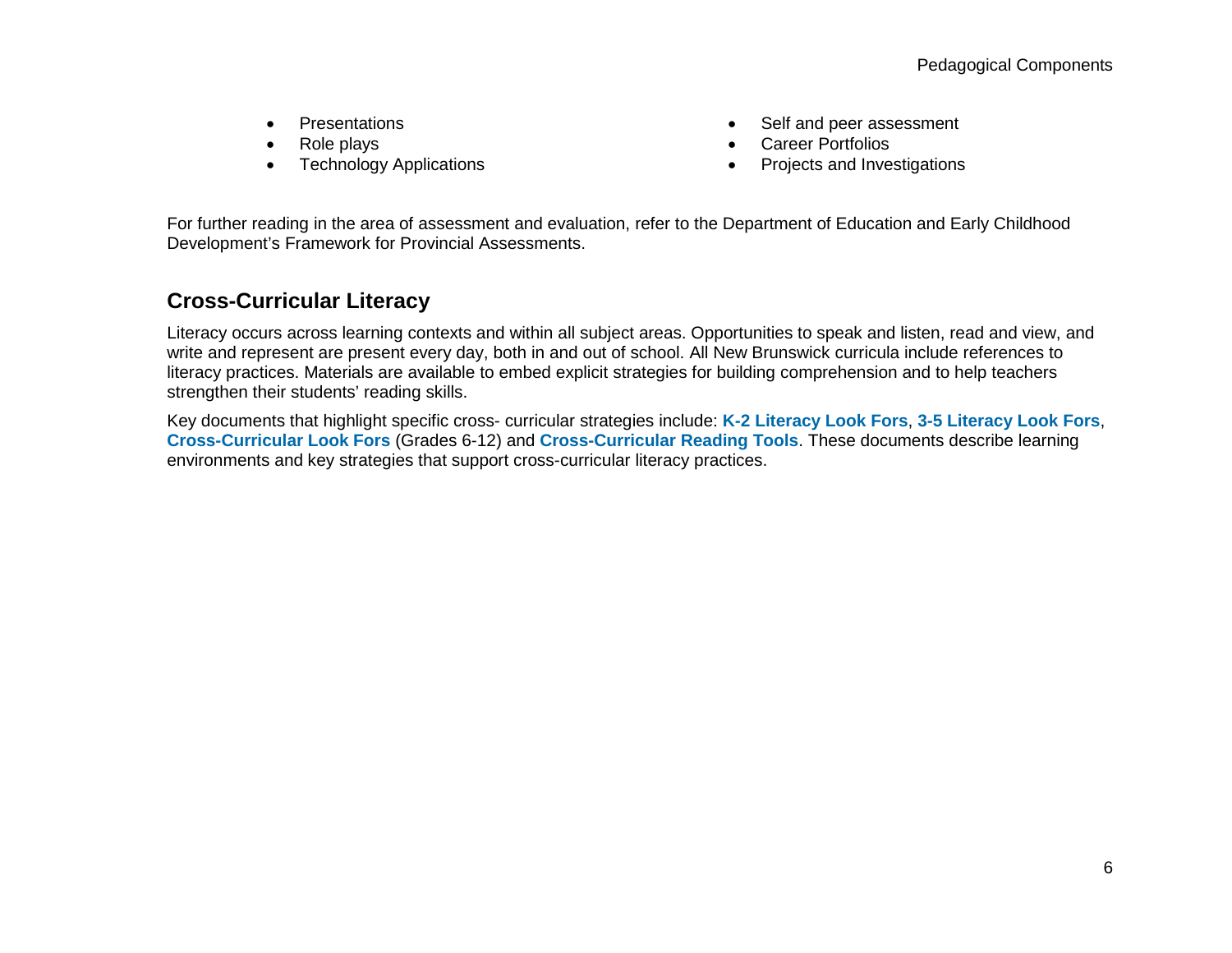# <span id="page-9-0"></span>3. Subject Specific Guidelines

#### <span id="page-9-1"></span>**3.1 Rationale**

Research has identified key factors that impact student success. These challenges are not specific to any one subject area, but affect all learning opportunities and life demands. Reading and communication skills as well as self-regulation strategies impact success in school and life. Goals, Growth, and Grit: Skills for Success 120 is an elective course for students who intend to continue formal education in a post-secondary institution and for whom explicit and direct instruction with these key skills and strategies will build capacity to realize potential.

#### <span id="page-9-2"></span>**3.2 Course Description**

Goals, Growth, and Grit: Skills for Success 120 will provide students with skills in three main areas - positive and productive mindsets and behaviours, organizational patterns, as well as functional and critical literacy.

Within the broad learning expectations of the course, specific success skills, strategies, and practices will be explored. Students will be supported to apply and transfer these skills, strategies, and practices to other courses and real-life situations. Students will learn how these support postgraduate pursuits.

#### <span id="page-9-4"></span><span id="page-9-3"></span>**3.3 Curriculum Organizers and Outcomes**

### **Curriculum Organizers**

#### <span id="page-9-5"></span>**Outcomes**

The New Brunswick Curriculum is stated in terms of general curriculum outcomes, specific curriculum outcomes and achievement indicators.

**General Curriculum Outcomes (GCO)** are overarching statements about what students are expected to learn in each strand/sub-strand. The general curriculum outcome for each strand/sub-strand is the same throughout the grades.

**Specific Curriculum Outcomes (SCO)** are statements that identify specific concepts and related skills underpinned by the understanding and knowledge attained by students as required for a given grade.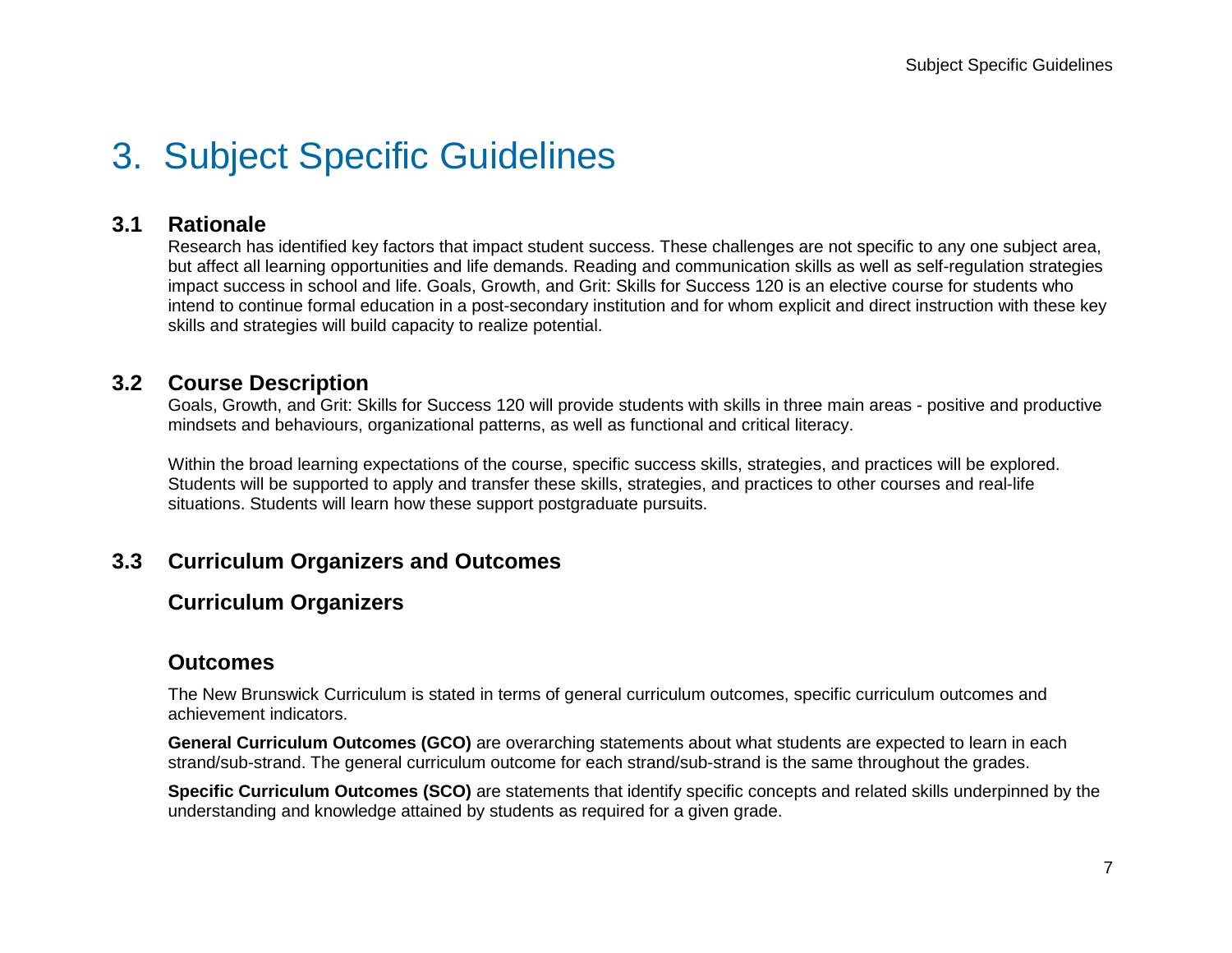**General Curriculum Outcomes**

GCO 1. Students will demonstrate habits and behaviours that enhance success in educational and life situations.

GCO 2. Students will apply organizational skills to educational and life situations.

GCO 3. Students will improve communication and reading competence with texts for educational and non-educational settings.

**General Curriculum Outcomes** and Specific Curriculum Outcomes

**GCO 1. Students will demonstrate habits and behaviours that enhance success in educational and life situations.**

SCO 1.1 identify personal strengths and create a plan to focus on success

SCO 1.2 apply information about mindsets to a personal success plan

SCO 1.3 determine strategies for resilience when facing disappointment and challenge

SCO 1.4 practice techniques for managing frustration and coping with stress

**GCO 2. Students will apply organizational skills to educational and life situations.**

SCO 2.1 set achievable goals to improve habits and behaviours

SCO 2.2 develop time management strategies

SCO2.3 implement a set of skills and strategies for studying

SCO 2.4 collect and manage information

**GCO 3. Students will improve communication and reading competence with texts for educational and non-educational settings**.

SCO 3.1 apply strategies to improve vocabulary

SCO 3.2 make meaning from a variety of challenging texts

SCO 3.3 examine critically oral, visual, written and multimedia texts

SCO 3.4 communicate confidently in both oral and written forms to support their plan for success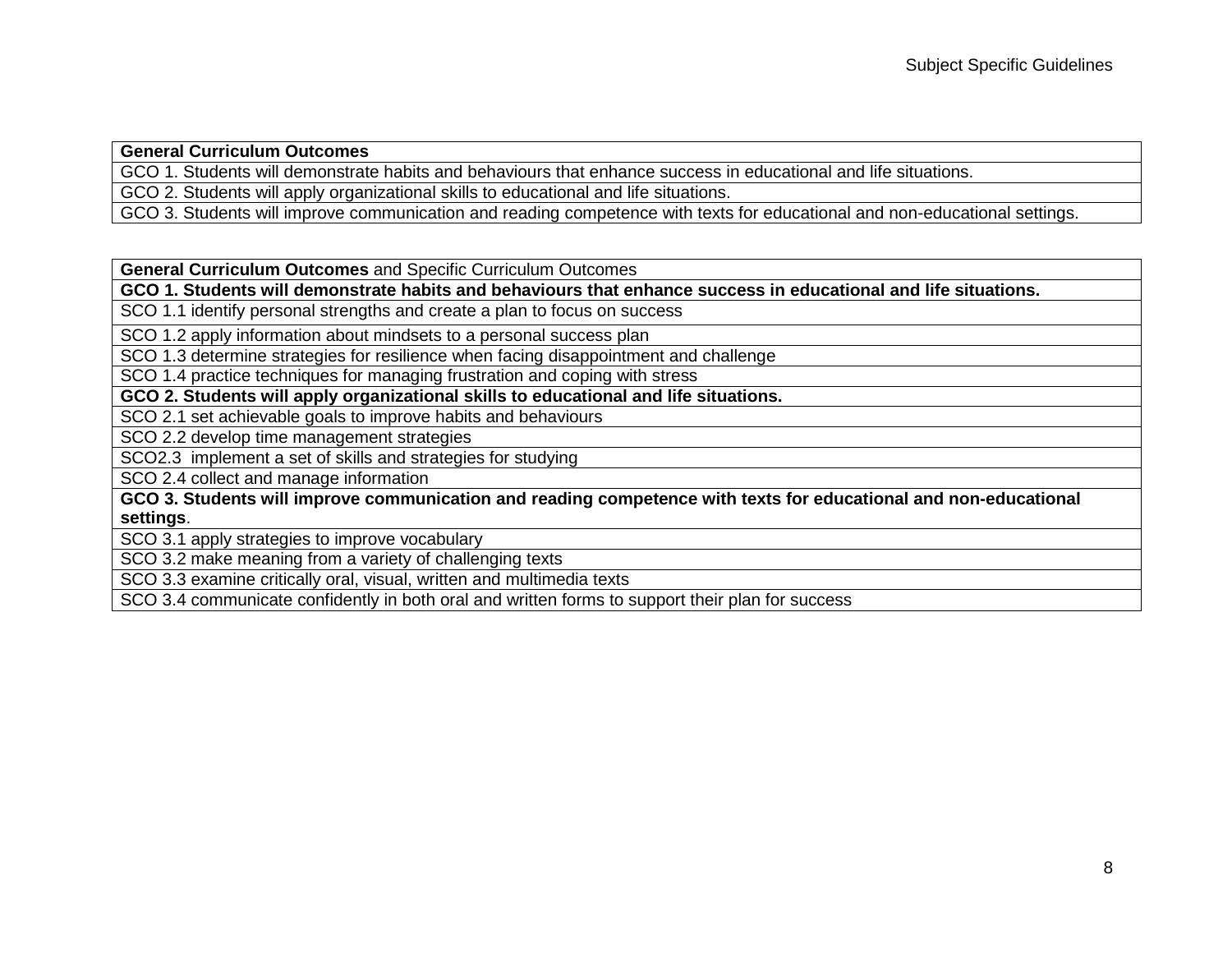# <span id="page-11-0"></span>4. Curriculum Outcomes

### **GCO 1: Students will demonstrate habits and behaviours that enhance success in educational and life situations.**

By the end of Goals, Growth, and Grit: Skills for Success, students will:

| <b>SCO 1.1</b> | didentify personal strengths and create a plan to focus on success. |
|----------------|---------------------------------------------------------------------|
|                |                                                                     |

| <b>Concepts and Content</b>                                                                                                                                                                                                                                                                                                                                                                                                                                                                                                              | <b>Achievement Indicators</b>                                                                                                                                                                                                                                                                                                                                                                                                                                                          |
|------------------------------------------------------------------------------------------------------------------------------------------------------------------------------------------------------------------------------------------------------------------------------------------------------------------------------------------------------------------------------------------------------------------------------------------------------------------------------------------------------------------------------------------|----------------------------------------------------------------------------------------------------------------------------------------------------------------------------------------------------------------------------------------------------------------------------------------------------------------------------------------------------------------------------------------------------------------------------------------------------------------------------------------|
| Explore factors that influence success.<br>Create an individual profile that includes learning styles, interests,<br>skills, knowledge, and abilities.<br>Become aware of strengths and needs in order to refine strategies.<br>Examine the characteristics associated with strengths.<br>Identify how the characteristics associated with strengths can be<br>used for self-improvement.<br>Examine the ways we think and the influences that impact that<br>process (e.g. differing perspectives, knowledge, culture,<br>environment). | Students will be able to identify factors that influence success,<br>identify strengths and see how skills, knowledge, and abilities can<br>be transferred to new settings.<br>Students will be able to recognize where improvement is needed<br>and have a long term plan to address this.<br>Students will be able to demonstrate thinking processes.<br>Students will be able to discuss thinking processes.<br>Students will be able to recognize influences that impact thinking. |

**Resources** 

| Videos:                                           | Websites:                                       | Documents:                                  |
|---------------------------------------------------|-------------------------------------------------|---------------------------------------------|
| http://lsc.cornell.edu/study-skills/cornell-note- | http://canadaonline.about.com/od/studyskills/   | http://sf-act.com/docs/resources_harris.pdf |
| taking-system/                                    | http://sass.uottawa.ca/en/mentoring/tools/note- | Sample Lesson Plan                          |
|                                                   | taking                                          |                                             |
|                                                   | https://www.livingwell.org.au/mindfulness-      |                                             |
|                                                   | exercises-3/                                    |                                             |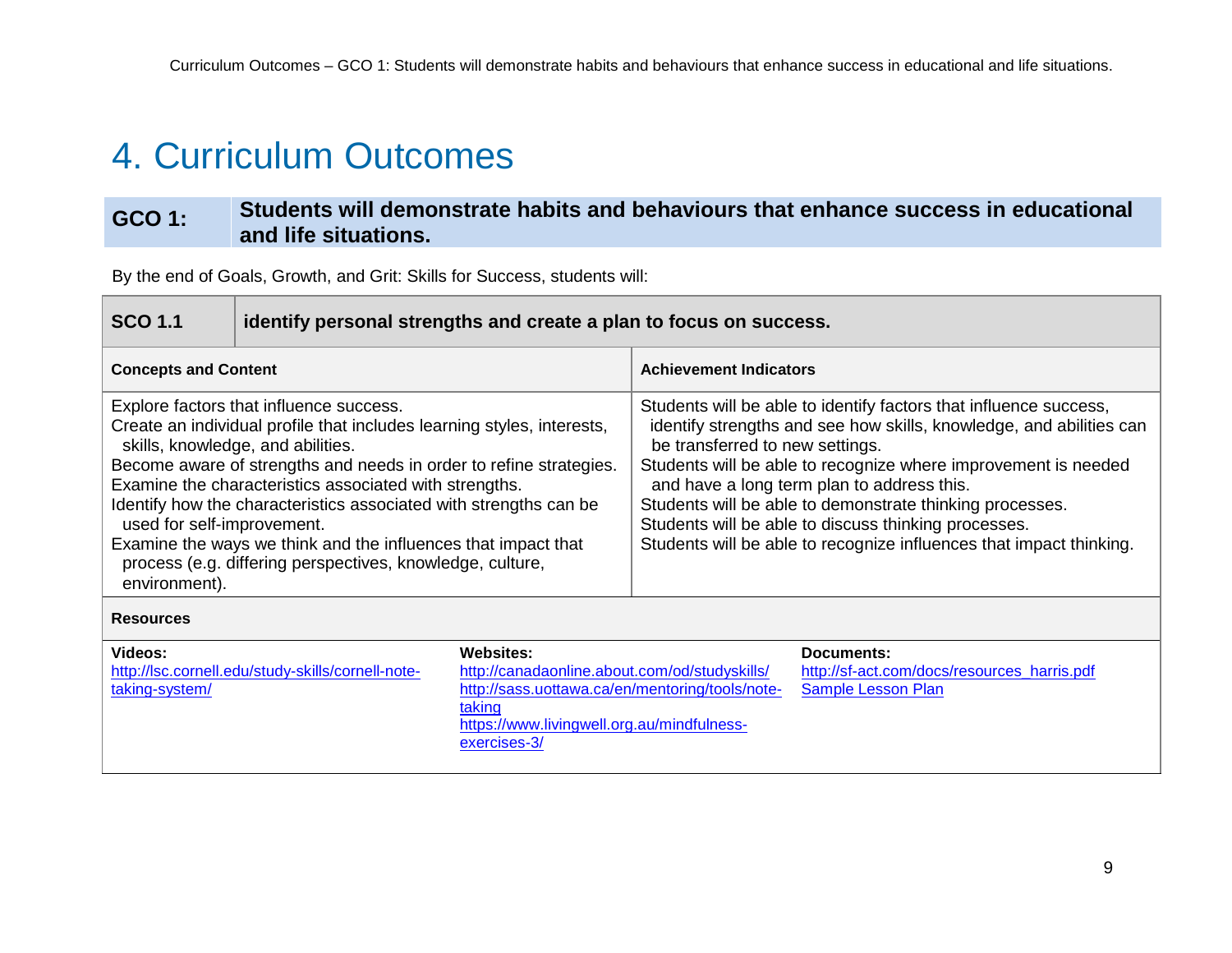#### **GCO 1: Students will demonstrate habits and behaviours that enhance success in educational and life situations.**

| <b>SCO 1.2</b>                                                                                                                                                                                                                                                                                                                                                                                                                                                                                            | apply information about mindsets to a personal success plan.                                                                                                                                                                |                                                                                                                                                                                                                                                              |                                                                                                                                                                                                                                                  |                                                                                                                        |
|-----------------------------------------------------------------------------------------------------------------------------------------------------------------------------------------------------------------------------------------------------------------------------------------------------------------------------------------------------------------------------------------------------------------------------------------------------------------------------------------------------------|-----------------------------------------------------------------------------------------------------------------------------------------------------------------------------------------------------------------------------|--------------------------------------------------------------------------------------------------------------------------------------------------------------------------------------------------------------------------------------------------------------|--------------------------------------------------------------------------------------------------------------------------------------------------------------------------------------------------------------------------------------------------|------------------------------------------------------------------------------------------------------------------------|
| <b>Concepts and Content</b>                                                                                                                                                                                                                                                                                                                                                                                                                                                                               |                                                                                                                                                                                                                             |                                                                                                                                                                                                                                                              | <b>Achievement Indicators</b>                                                                                                                                                                                                                    |                                                                                                                        |
| Explore the characteristics of fixed and growth mindset.<br>Examine the characteristics associated with the growth mindset.<br>Analyze how effort and persistence influence success.<br>Assess models of success and draw conclusions about the<br>relationship between effort, strategies and persistence, improved<br>abilities, and the positive influence of realizing potential.<br>Decide how the characteristics associated with a growth mindset<br>can be used to improve personal shortcomings. |                                                                                                                                                                                                                             | success.<br>and success.                                                                                                                                                                                                                                     | Students will recognize the positive impact of a growth mindset on<br>Students will explain the relationship between effort, perseverance,<br>Students will identify personal mindsets.<br>Students will recognize that mindsets can be changed. |                                                                                                                        |
| <b>Resources</b>                                                                                                                                                                                                                                                                                                                                                                                                                                                                                          |                                                                                                                                                                                                                             |                                                                                                                                                                                                                                                              |                                                                                                                                                                                                                                                  |                                                                                                                        |
| Videos:<br>to language)<br>ecrets_of_success<br>M=VIRE                                                                                                                                                                                                                                                                                                                                                                                                                                                    | Richard St. John (preview before showing due<br>http://www.ted.com/talks/richard_st_john_s_8_s<br>http://www.bing.com/videos/search?q=dweck+<br>mindset+video&view=detail∣=0DB8542E84<br>9CFDBA73880DB8542E849CFDBA7388&FOR | <b>Websites:</b><br>http://mindsetonline.com/whatisit/themindsets/i<br>ndex.html<br>http://www.mindsetworks.com/webnav/whatis<br>mindset.aspx<br>http://www.rotman.utoronto.ca/Connect/Rotma<br>n%20MAG/Idea%20Exchange/Twitter%20-<br>%20Carol%20Dweck.aspx |                                                                                                                                                                                                                                                  | Documents:<br>Dweck, Carol S. Mindset: The New Psychology of<br>Success, Ballentine Books, 2016.<br>Sample Lesson Plan |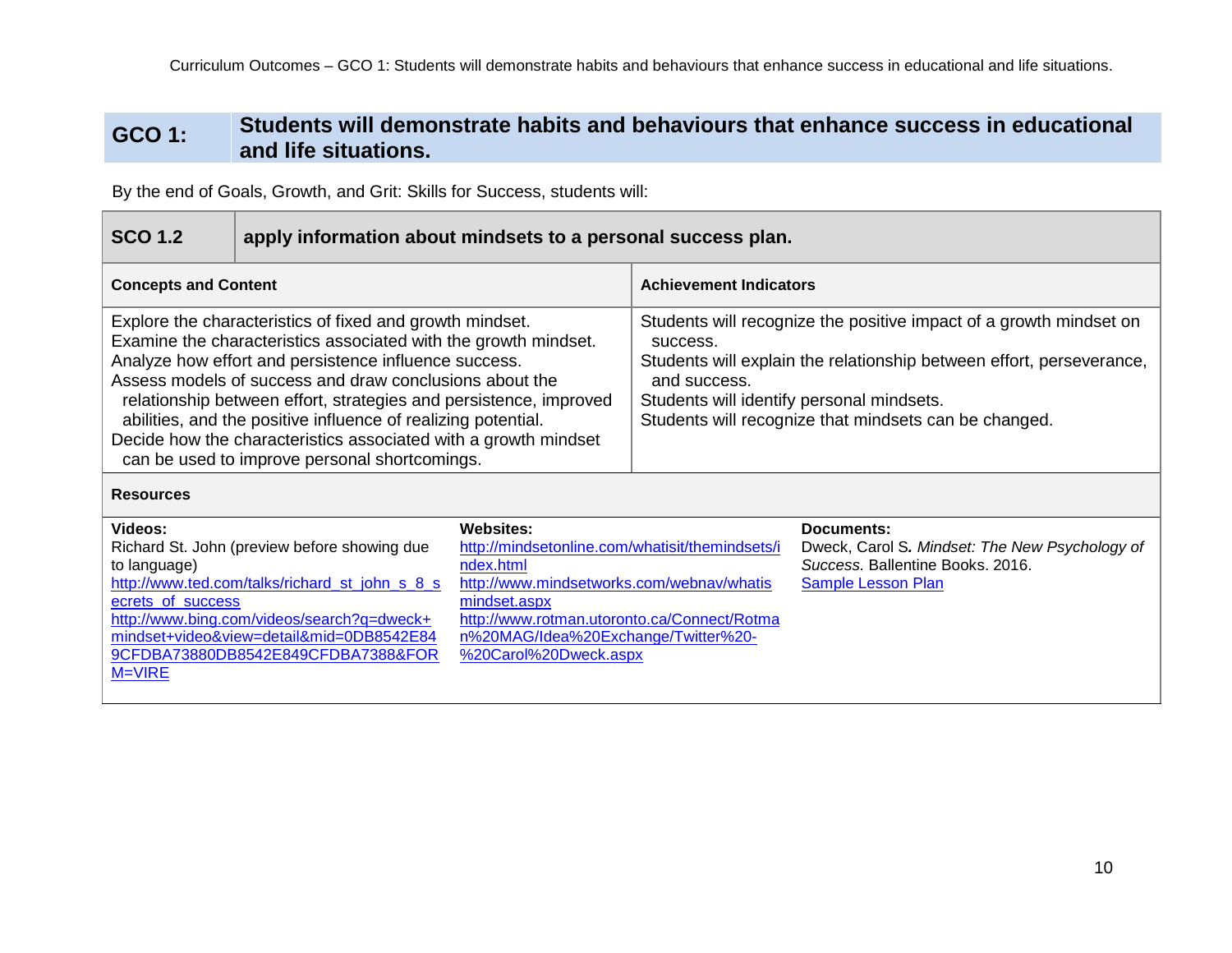#### **GCO 1: Students will demonstrate habits and behaviours that enhance success in educational and life situations.**

| <b>SCO 1.3</b>                                                                                                                                                                                                                                                                                                                                          | determine strategies for resilience when facing disappointment and challenge. |                                                                                                                                                                                                                                                                                                                          |                               |                                                                                                                                                    |
|---------------------------------------------------------------------------------------------------------------------------------------------------------------------------------------------------------------------------------------------------------------------------------------------------------------------------------------------------------|-------------------------------------------------------------------------------|--------------------------------------------------------------------------------------------------------------------------------------------------------------------------------------------------------------------------------------------------------------------------------------------------------------------------|-------------------------------|----------------------------------------------------------------------------------------------------------------------------------------------------|
| <b>Concepts and Content</b>                                                                                                                                                                                                                                                                                                                             |                                                                               |                                                                                                                                                                                                                                                                                                                          | <b>Achievement Indicators</b> |                                                                                                                                                    |
| Define and explore resilience.<br>Self-assess their own challenges then consider their strengths and<br>weaknesses.<br>Determine how to use strengths to overcome challenges.<br>Explore reasons why we shut down or give up compared to<br>reasons why we do not.<br>Create opportunities for success by preparing for challenges.<br><b>Resources</b> |                                                                               | Students will identify strategies to help with disappointment and<br>challenge.<br>Students will use various strategies to move through barriers.<br>Students will work through disappointments.<br>Students will accept and navigate challenges.<br>Students will prioritize tasks/goals in order to meet with success. |                               |                                                                                                                                                    |
| Videos:                                                                                                                                                                                                                                                                                                                                                 |                                                                               | Websites:<br>http://lsc.cornell.edu/study-skills/                                                                                                                                                                                                                                                                        |                               | Documents:<br><b>Resiliency Framework Quiz</b><br>http://www.resiliency.com/free-articles-<br>resources/the-resiliency-quiz/<br>Sample Lesson Plan |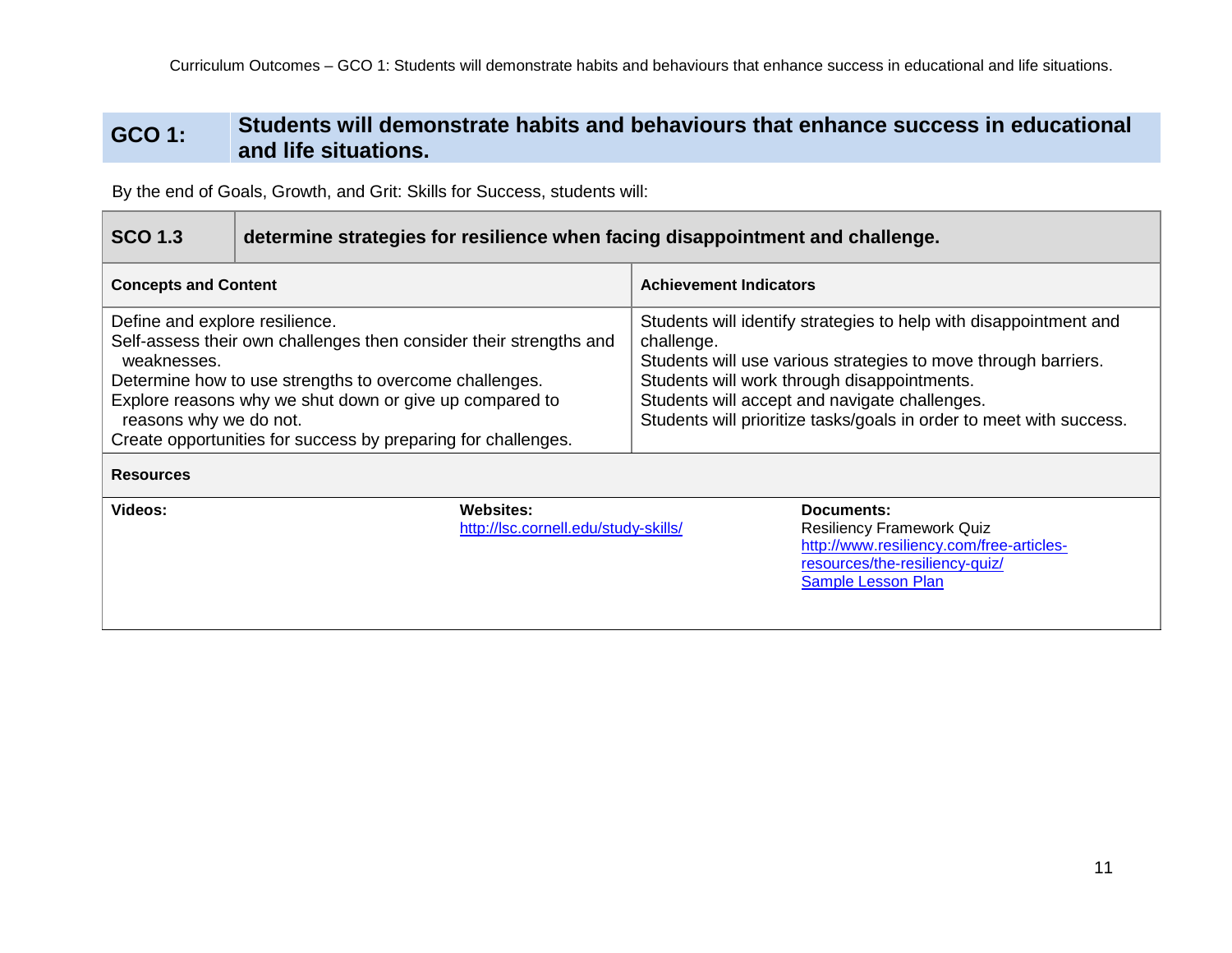#### **GCO 1: Students will demonstrate habits and behaviours that enhance success in educational and life situations.**

| <b>SCO 1.4</b>                                                                                                                                                                                                                                                                                                                                                                                                                                                                                                                                                                                                                                                  | practice techniques for managing frustration and coping with stress. |                                                                                                                                                                                                                                                                                                                                                                        |                               |                                                                                                                                                                                                                                                                                                              |
|-----------------------------------------------------------------------------------------------------------------------------------------------------------------------------------------------------------------------------------------------------------------------------------------------------------------------------------------------------------------------------------------------------------------------------------------------------------------------------------------------------------------------------------------------------------------------------------------------------------------------------------------------------------------|----------------------------------------------------------------------|------------------------------------------------------------------------------------------------------------------------------------------------------------------------------------------------------------------------------------------------------------------------------------------------------------------------------------------------------------------------|-------------------------------|--------------------------------------------------------------------------------------------------------------------------------------------------------------------------------------------------------------------------------------------------------------------------------------------------------------|
| <b>Concepts and Content</b>                                                                                                                                                                                                                                                                                                                                                                                                                                                                                                                                                                                                                                     |                                                                      |                                                                                                                                                                                                                                                                                                                                                                        | <b>Achievement Indicators</b> |                                                                                                                                                                                                                                                                                                              |
| Examine the relationship between causes (triggers) and effects<br>(physiology, fight or flight) of frustration and stress.<br>Recognize the kinds of stress (good and bad, daily, life-change,<br>burn-out, and catastrophic).<br>Explore perceptions of stress and examine personal stressors and<br>perceptions of these pressures.<br>Adopt preventative stress management behaviours through proper<br>diet, regular exercise and sleep as well as deep breathing<br>techniques.<br>Use the "4 "As" of stress management: avoid, alter, accept, and<br>adapt.<br>Practise managing frustration and stressful experiences<br>(prioritizing, time-management) |                                                                      | Students will recognize when I am frustrated and my signs of<br>stress.<br>Students will identify individual triggers of stress.<br>Students will manage frustrations<br>Students will learn to reduce stress.<br>Students will make healthy choices to reduce stress.<br>Students will learn how to avoid, alter, accept, or adapt in order to<br>manage and/or cope. |                               |                                                                                                                                                                                                                                                                                                              |
| <b>Resources</b>                                                                                                                                                                                                                                                                                                                                                                                                                                                                                                                                                                                                                                                |                                                                      |                                                                                                                                                                                                                                                                                                                                                                        |                               |                                                                                                                                                                                                                                                                                                              |
| Videos:                                                                                                                                                                                                                                                                                                                                                                                                                                                                                                                                                                                                                                                         | http://sass.uottawa.ca/en/personal/resources                         | <b>Websites:</b><br>http://lsc.cornell.edu/time-management/                                                                                                                                                                                                                                                                                                            |                               | Documents:<br>http://lsc.cornell.edu/wp-<br>content/uploads/2015/10/A-Simple-Effective-Time-<br>Management-System.pdf<br>Willard, Christopher. Mindfulness for Teen Anxiety:<br>A Workbook for Overcoming Anxiety at Home, at<br>School, and Everywhere Else. Raincoast Books.<br>2014<br>Sample Lesson Plan |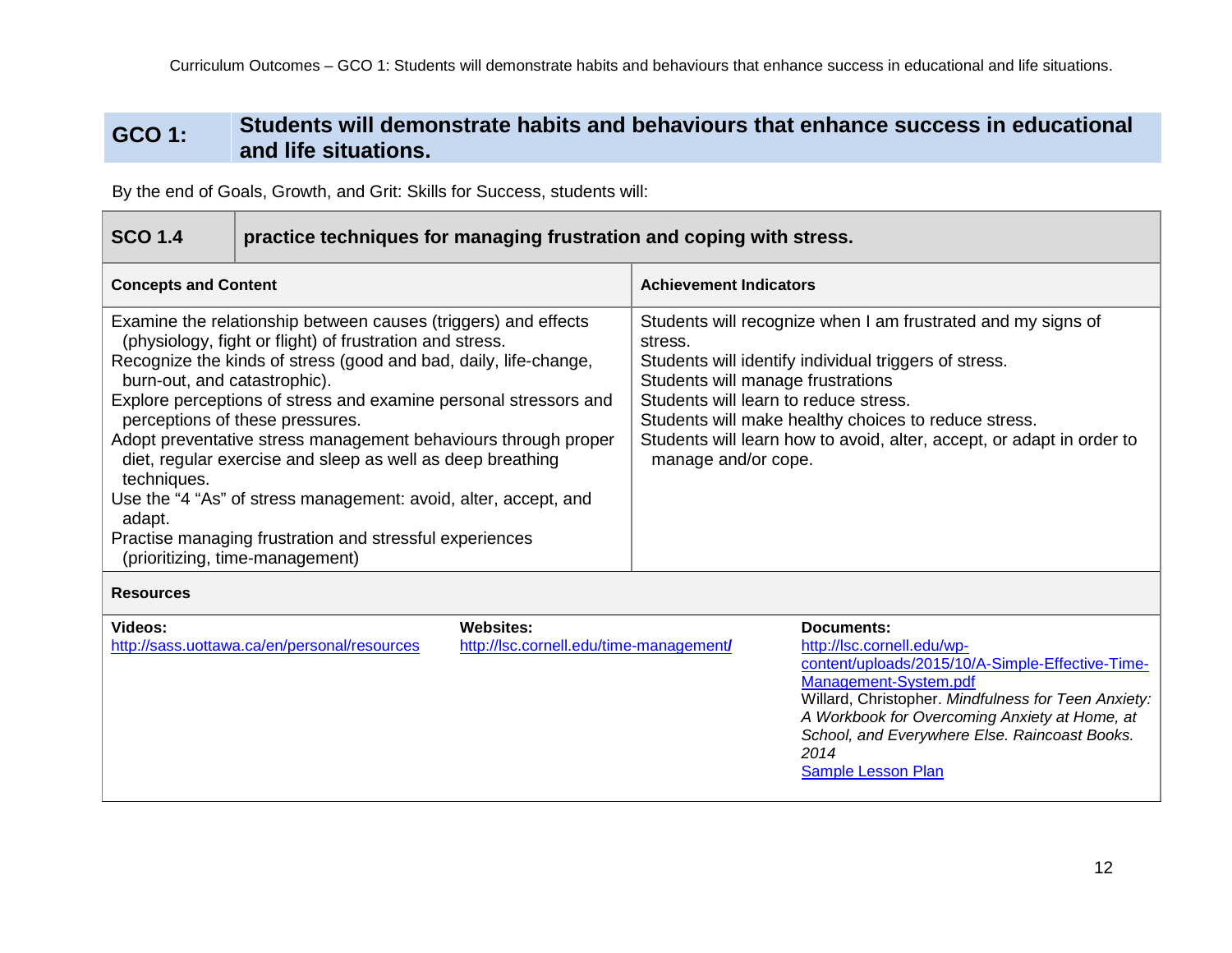### **GCO 2: Students will apply organizational skills to educational and life situations.**

| <b>SCO 2.1</b>                                                                                                                                                                                                                                                             | set achievable goals to improve habits and behaviours.                                                                                                                                                                                                                           |                                                                                                                                                                      |                               |                                  |  |
|----------------------------------------------------------------------------------------------------------------------------------------------------------------------------------------------------------------------------------------------------------------------------|----------------------------------------------------------------------------------------------------------------------------------------------------------------------------------------------------------------------------------------------------------------------------------|----------------------------------------------------------------------------------------------------------------------------------------------------------------------|-------------------------------|----------------------------------|--|
| <b>Concepts and Content</b>                                                                                                                                                                                                                                                |                                                                                                                                                                                                                                                                                  |                                                                                                                                                                      | <b>Achievement Indicators</b> |                                  |  |
| Explore examples of achievable goals.<br>Choose a measurable short-term goal.<br>Identify steps and acknowledge possible barriers to achieve the goal.<br>Develop a tool to monitor progress.<br>Take steps to achieve the goal.<br>Monitor progress and adjust as needed. |                                                                                                                                                                                                                                                                                  | Students will recognize the importance of goal setting.<br>Students will set goals in a variety of situations.<br>Students will monitor and adjust to achieve goals. |                               |                                  |  |
| <b>Resources</b>                                                                                                                                                                                                                                                           |                                                                                                                                                                                                                                                                                  |                                                                                                                                                                      |                               |                                  |  |
| Videos:<br>7&FORM=VIRE1                                                                                                                                                                                                                                                    | <b>Websites:</b><br>http://www.bing.com/videos/search?q=goal+sett<br>http://lsc.cornell.edu/study-skills/<br>ing+university+video&view=detail∣=FC5BE<br>http://sass.uottawa.ca/career-development-<br>63AEDFA6AD38917FC5BE63AEDFA6AD3891<br>centre/en/mentoring/student-toolkits |                                                                                                                                                                      |                               | Documents:<br>Sample Lesson Plan |  |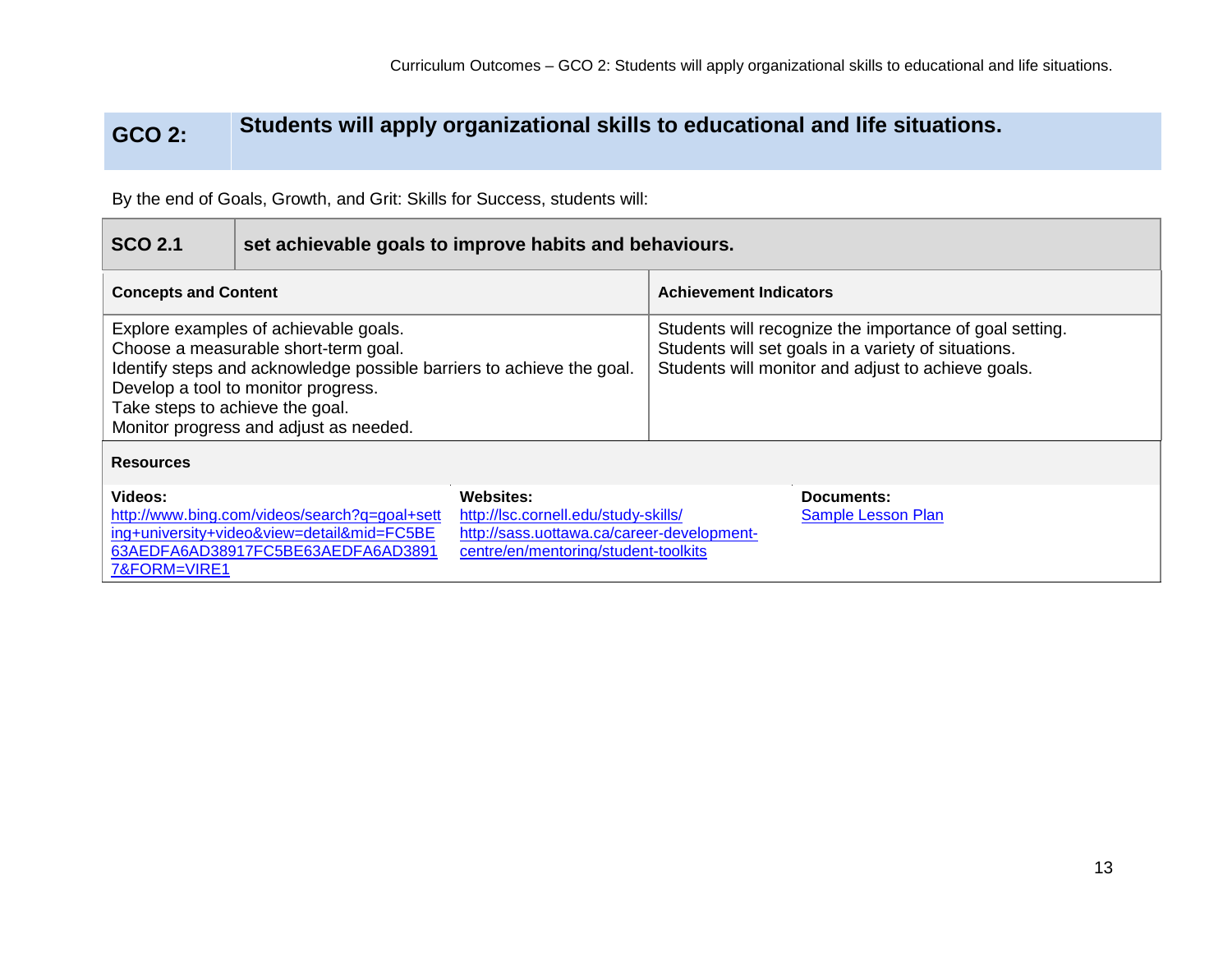### **GCO 2: Students will apply organizational skills to educational and life situations.**

| <b>SCO 2.2</b>                                                                                                                                                                                                                                                          | develop time management strategies.                                                                                             |                                                                                                                                                                                                                                          |  |                                                                                                                                     |
|-------------------------------------------------------------------------------------------------------------------------------------------------------------------------------------------------------------------------------------------------------------------------|---------------------------------------------------------------------------------------------------------------------------------|------------------------------------------------------------------------------------------------------------------------------------------------------------------------------------------------------------------------------------------|--|-------------------------------------------------------------------------------------------------------------------------------------|
| <b>Concepts and Content</b>                                                                                                                                                                                                                                             |                                                                                                                                 | <b>Achievement Indicators</b>                                                                                                                                                                                                            |  |                                                                                                                                     |
| Investigate the relationship between time management and<br>success.<br>Explore examples of various time management tools.<br>Learn how to prioritize academic and personal demands.<br>Implement a time management strategy.<br>Monitor progress and adjust as needed. |                                                                                                                                 | Students will explain how time management is key to success.<br>Students will employ time management tools.<br>Students will balance academic and personal responsibilities.<br>Students will use an effective time management strategy. |  |                                                                                                                                     |
| <b>Resources</b>                                                                                                                                                                                                                                                        |                                                                                                                                 |                                                                                                                                                                                                                                          |  |                                                                                                                                     |
| Videos:<br>toolkits/managing-your-time/                                                                                                                                                                                                                                 | http://studentsuccess.mcmaster.ca/students/ac<br>ademic-skills/on-line-resources.html<br>http://learningcommons.ubc.ca/student- | <b>Websites:</b><br>http://lsc.cornell.edu/time-management/<br>http://lsc.cornell.edu/overcoming-<br>procrastination-2/<br>http://sass.uottawa.ca/career-development-<br>centre/en/mentoring/student-toolkits                            |  | Documents:<br>http://lsc.cornell.edu/wp-<br>content/uploads/2015/10/Overcoming-<br>Procrastination.pdf<br><b>Sample Lesson Plan</b> |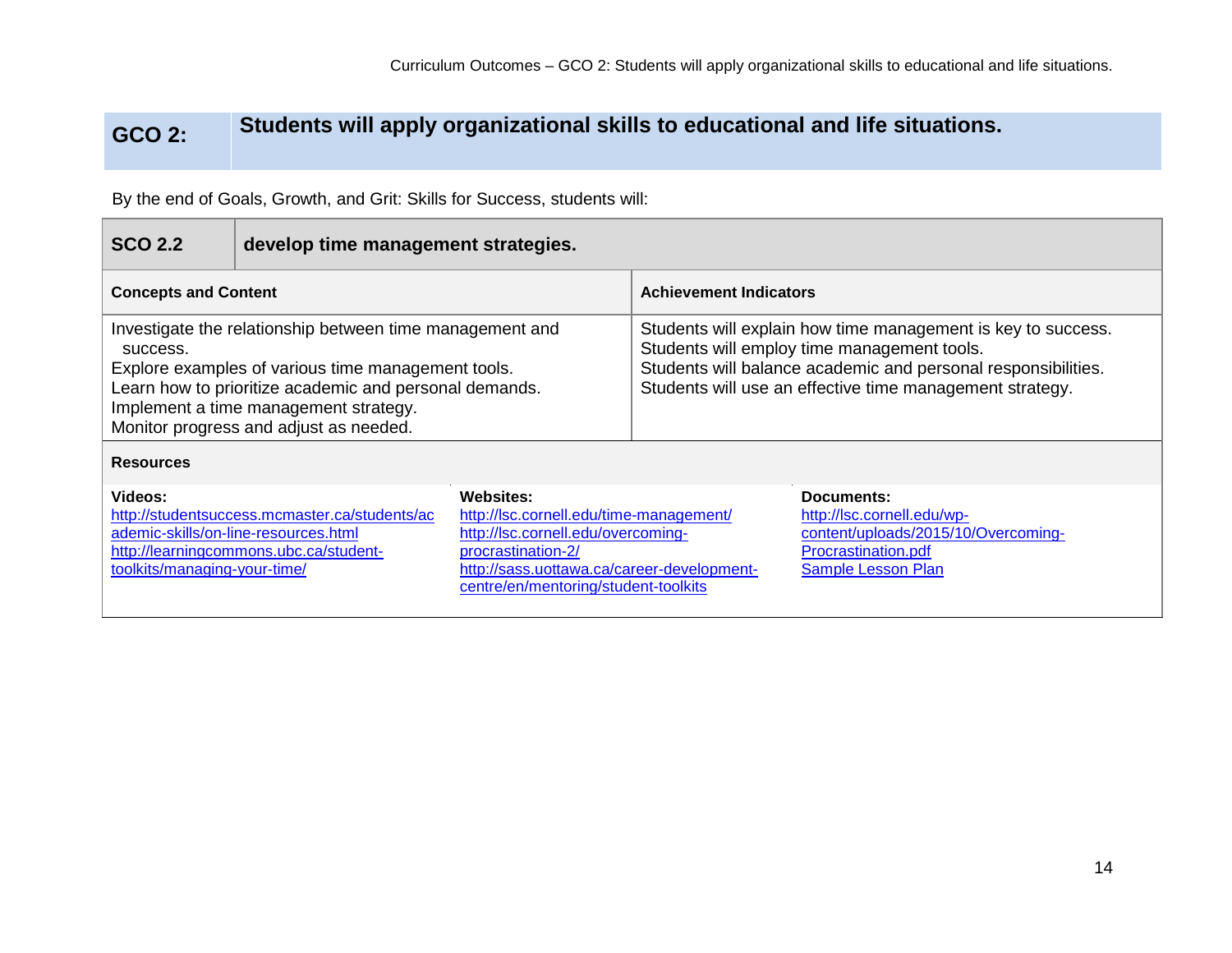### **GCO 2: Students will apply organizational skills to educational and life situations**.

| <b>SCO 2.3</b>                                                                                                                                                                                                                                                                                                                                                                                                                                               | implement a set of skills and strategies for studying.                                                                                         |                                                                                                                                                                                                                                                                                |                               |                                  |
|--------------------------------------------------------------------------------------------------------------------------------------------------------------------------------------------------------------------------------------------------------------------------------------------------------------------------------------------------------------------------------------------------------------------------------------------------------------|------------------------------------------------------------------------------------------------------------------------------------------------|--------------------------------------------------------------------------------------------------------------------------------------------------------------------------------------------------------------------------------------------------------------------------------|-------------------------------|----------------------------------|
| <b>Concepts and Content</b>                                                                                                                                                                                                                                                                                                                                                                                                                                  |                                                                                                                                                |                                                                                                                                                                                                                                                                                | <b>Achievement Indicators</b> |                                  |
| Compare various ways to study (e.g. self-testing, information<br>retrieval schedule, note-making).<br>Prioritize short- and long-term study needs.<br>Identify the elements of an effective study plan.<br>Examine one short-term study need and develop a plan for<br>success; apply, monitor, and adjust study plan.<br>Develop a long-term study plan, incorporate the strategies into<br>studying for different classes, and access support when needed. |                                                                                                                                                | Students will explain the positive implications of effective study<br>tools.<br>Students will develop a personal study plan.<br>Students will implement a personal study plan for success.<br>Students will monitor and evaluate progress, seek help, and adjust<br>as needed. |                               |                                  |
| <b>Resources</b>                                                                                                                                                                                                                                                                                                                                                                                                                                             |                                                                                                                                                |                                                                                                                                                                                                                                                                                |                               |                                  |
| Videos:                                                                                                                                                                                                                                                                                                                                                                                                                                                      | http://learningcommons.ubc.ca/student-toolkits-<br>http://www.queensu.ca/qlc/videos/study-skills<br>https://www.youtube.com/watch?v=khhjXkzXaZ | <b>Websites:</b><br>http://sass.uottawa.ca/career-development-<br>centre/en/mentoring/student-toolkits<br>https://www.thoughtco.com/self-discipline-<br>when-you-study-4103387                                                                                                 |                               | Documents:<br>Sample Lesson Plan |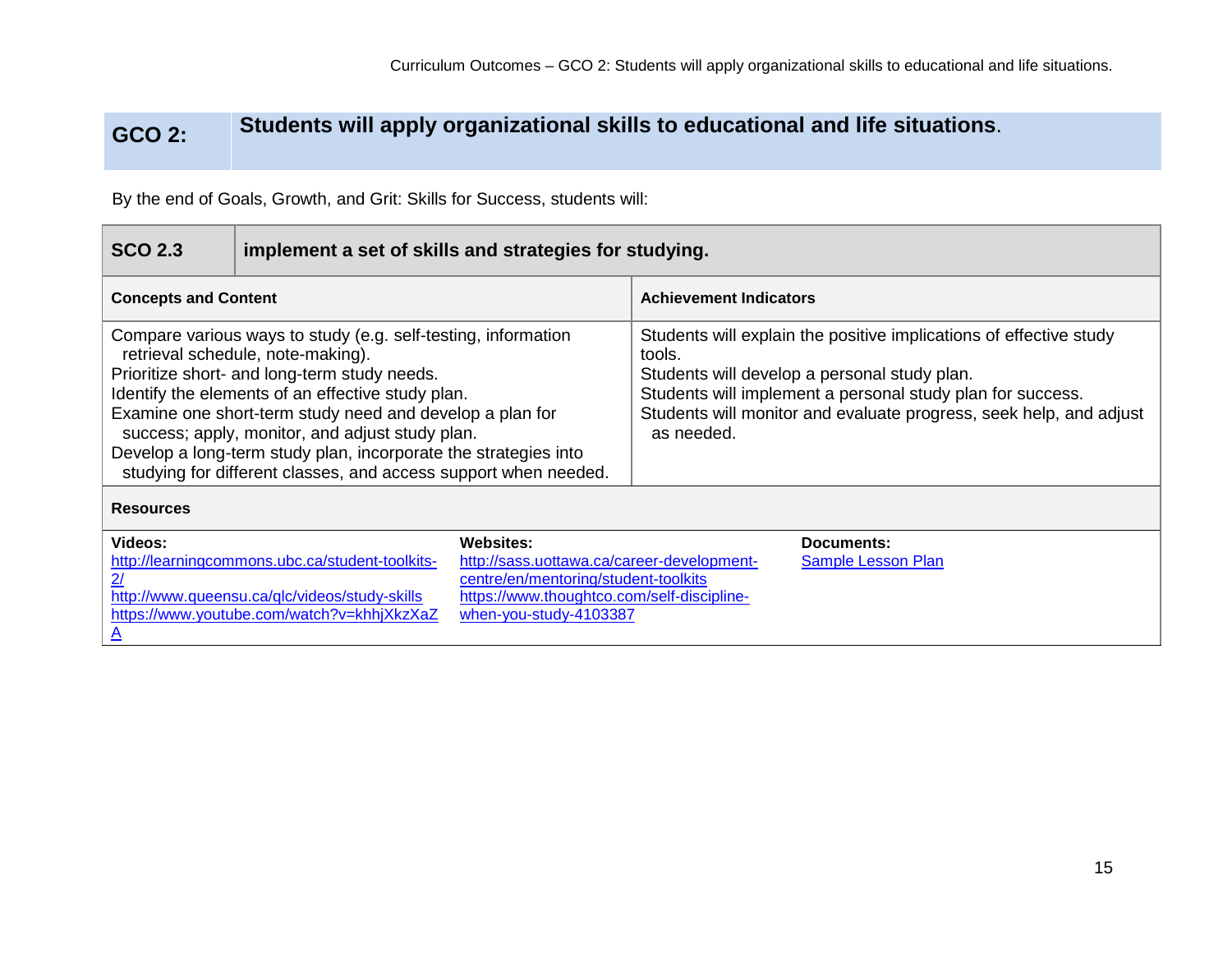[\\_plan.pdf](http://www.unbc.ca/sites/default/files/assets/academic_success_centre/study_skills_support/learning_plan.pdf)

[Sample Lesson Plan](https://collabe.nbed.nb.ca/res/sa/ela/DocumentSets/Goals%20Growth%20and%20Grit%20-%20Skills%20for%20Success%20120/GGG12%20Lesson%20Plan%202.3.docx?Web=1)

### **GCO 2: Students will apply organizational skills to educational and life situations**.

| <b>SCO 2.4</b>                                                                                                                                                                                                                                                                                                                                                                                                                                                                                                                                                                                                                                                                                                                                         | collect and manage information.                  |                                                                                      |                                                                                                                                                                                                                                                                                                                                                       |                                                                                                                              |
|--------------------------------------------------------------------------------------------------------------------------------------------------------------------------------------------------------------------------------------------------------------------------------------------------------------------------------------------------------------------------------------------------------------------------------------------------------------------------------------------------------------------------------------------------------------------------------------------------------------------------------------------------------------------------------------------------------------------------------------------------------|--------------------------------------------------|--------------------------------------------------------------------------------------|-------------------------------------------------------------------------------------------------------------------------------------------------------------------------------------------------------------------------------------------------------------------------------------------------------------------------------------------------------|------------------------------------------------------------------------------------------------------------------------------|
| <b>Concepts and Content</b>                                                                                                                                                                                                                                                                                                                                                                                                                                                                                                                                                                                                                                                                                                                            |                                                  | <b>Achievement Indicators</b>                                                        |                                                                                                                                                                                                                                                                                                                                                       |                                                                                                                              |
| Explain the types of information a student must manage (e.g.<br>course notes, schedules, contact lists, electronic communication).<br>Identify ways to collect and manage information.<br><b>Collect:</b> finding and navigating sources (search engines and<br>websites, libraries, people, textbooks, pamphlets, manuals,<br>instructions, warranties, policies, diagrams, graphs, graphic<br>organizers, statistics, contracts).<br><b>Manage:</b> organizing tools, tabbing, favorites, color coding, charts,<br>folders, electronic files, USBs, note-making, annotate,<br>referencing.<br>Choose and implement information management practices for a<br>meaningful school or real-world purpose and context.<br>Monitor and adjust as required. |                                                  | challenging to find.<br>and documents.<br>created.                                   | Students will identify, organize, and maintain important information.<br>Students will find relevant information using appropriate sources.<br>Students will continue to search even when information is<br>Students will search for information to help fill out a variety of forms<br>Students will determine the information needed from the notes |                                                                                                                              |
| <b>Resources</b>                                                                                                                                                                                                                                                                                                                                                                                                                                                                                                                                                                                                                                                                                                                                       |                                                  |                                                                                      |                                                                                                                                                                                                                                                                                                                                                       |                                                                                                                              |
| Videos:<br>management                                                                                                                                                                                                                                                                                                                                                                                                                                                                                                                                                                                                                                                                                                                                  | https://sass.uottawa.ca/en/mentoring/tools/time- | <b>Websites:</b><br>https://sass.uottawa.ca/en/mentoring/tools/tim<br>e-management#2 |                                                                                                                                                                                                                                                                                                                                                       | <b>Documents:</b><br>http://www.unbc.ca/sites/default/files/assets/acade<br>mic_success_centre/study_skills_support/learning |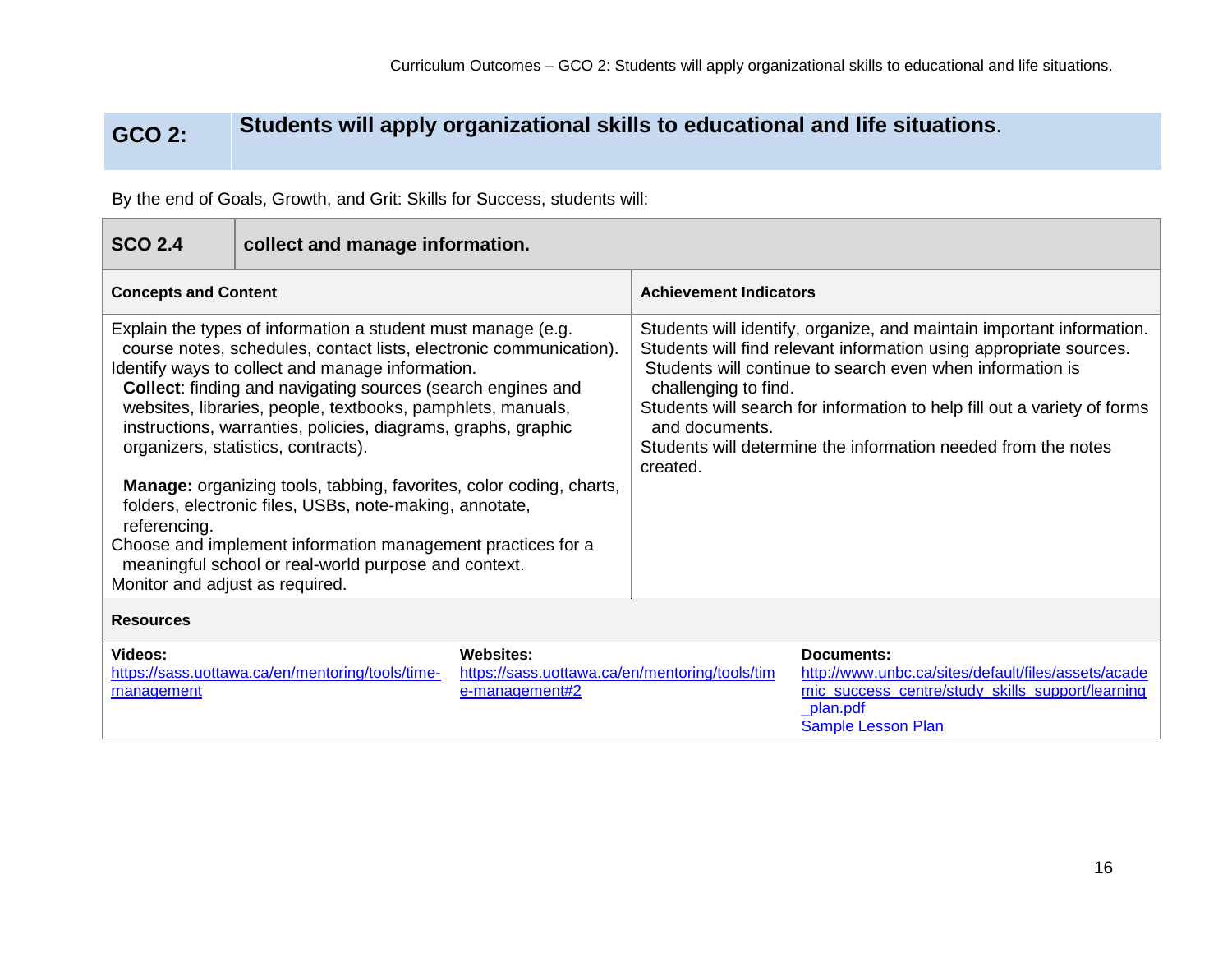### **GCO 3: Students will improve communication and reading competence with texts for educational and non-educational settings.**

| <b>SCO 3.1</b>                                                                                                                                                                                                                                                                                                                                                                                                                                                                                                                          | apply strategies to improve vocabulary.                                                                                                                                       |                                                                                                                                                                                                                                                                                                                                                                                                                                                                                                                                   |  |                                                                                                                                                                                                               |
|-----------------------------------------------------------------------------------------------------------------------------------------------------------------------------------------------------------------------------------------------------------------------------------------------------------------------------------------------------------------------------------------------------------------------------------------------------------------------------------------------------------------------------------------|-------------------------------------------------------------------------------------------------------------------------------------------------------------------------------|-----------------------------------------------------------------------------------------------------------------------------------------------------------------------------------------------------------------------------------------------------------------------------------------------------------------------------------------------------------------------------------------------------------------------------------------------------------------------------------------------------------------------------------|--|---------------------------------------------------------------------------------------------------------------------------------------------------------------------------------------------------------------|
| <b>Concepts and Content</b>                                                                                                                                                                                                                                                                                                                                                                                                                                                                                                             |                                                                                                                                                                               | <b>Achievement Indicators</b>                                                                                                                                                                                                                                                                                                                                                                                                                                                                                                     |  |                                                                                                                                                                                                               |
| Develop strategies to learn words independently including<br>morphological strategies, etymology, the use of dictionaries and<br>other reference works, and various ways to use context clues.<br>Examine relationship between spelling and learning words.<br>Develop and sustain interest in and curiosity about words.<br>Choose strategies to build knowledge through reading and using<br>educational websites.<br>Examine text-specific language, both academic and technical,<br>support language acquisition and comprehension. |                                                                                                                                                                               | Students will use word learning strategies -- prefix, base word,<br>suffix and spelling patterns -- to make meaning.<br>Students will find the main idea, use context clues and use<br>inference to understand text.<br>Students will mine dictionaries, thesauri, and other reference texts<br>to explore deeper understandings.<br>Students will build vocabulary through wide reading.<br>Students will increase reading fluency through independent, on-<br>going reading.<br>Students will use technical and academic words. |  |                                                                                                                                                                                                               |
| <b>Resources</b>                                                                                                                                                                                                                                                                                                                                                                                                                                                                                                                        |                                                                                                                                                                               |                                                                                                                                                                                                                                                                                                                                                                                                                                                                                                                                   |  |                                                                                                                                                                                                               |
| Videos:<br>http://lsc.cornell.edu/study-skills/<br><b>Cw</b><br>A632E7C7250180D8800                                                                                                                                                                                                                                                                                                                                                                                                                                                     | https://www.youtube.com/watch?v=m0iCHuLeP<br>http://www.bing.com/videos/search?q=video+us<br>ing+a+dictionary+and+thesaurus&FORM=VIRE<br>4#view=detail∣=3A632E7C7250180D88003 | <b>Websites:</b><br>http://www.queensu.ca/qsoe/eap<br>http://www.nottingham.ac.uk/alzsh3/acvocab/e<br>xercises.htm<br>https://www.canada.ca/en/employment-social-<br>development/programs/essential-skills.html                                                                                                                                                                                                                                                                                                                   |  | Documents:<br>http://eyeonkids.ca/docs/files/readwritekit08.pdf<br>http://www.unbc.ca/sites/default/files/assets/acade<br>mic_success_centre/study_skills_support/learning<br>_plan.pdf<br>Sample Lesson Plan |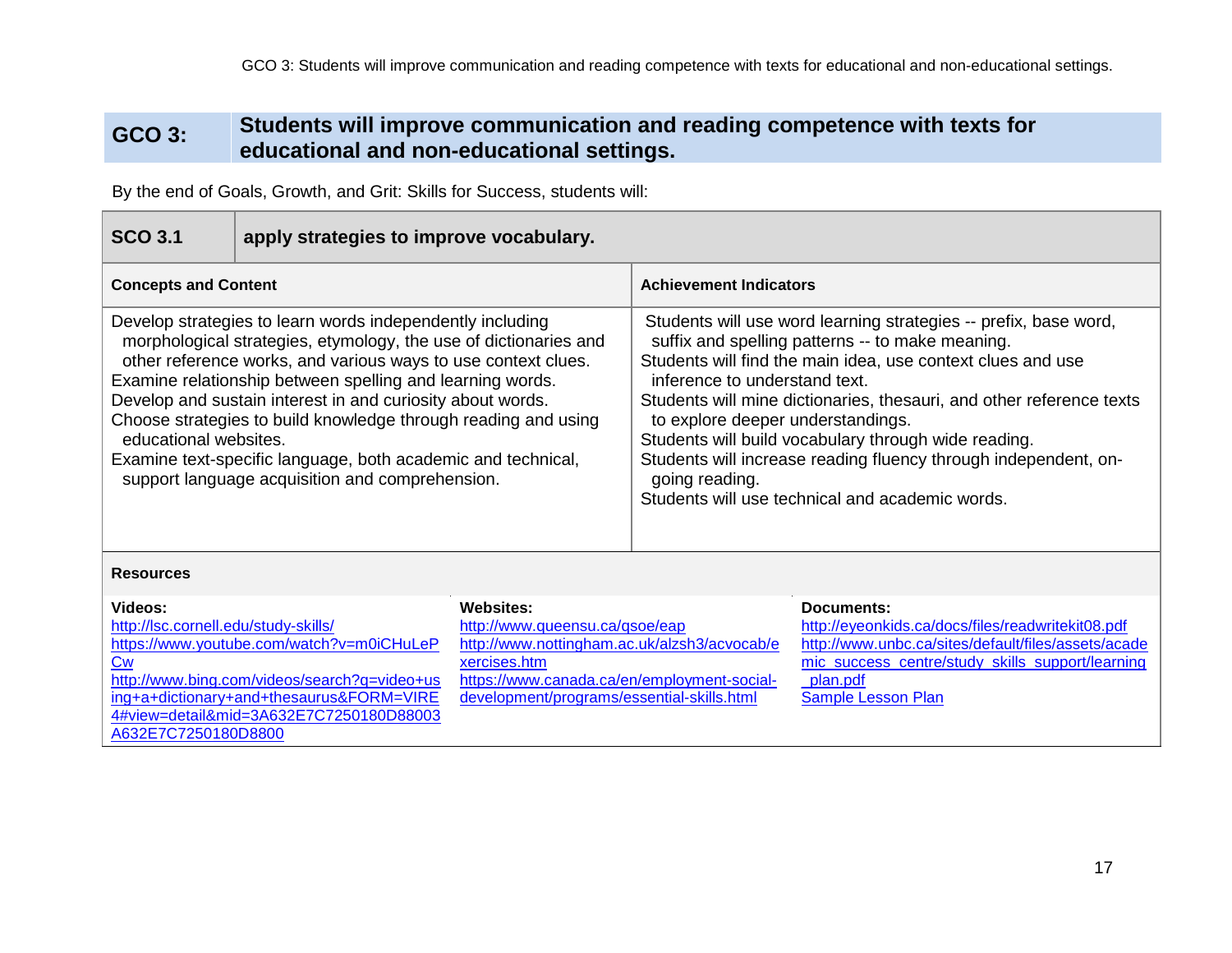### **GCO 3: Students will improve communication and reading competence with texts for educational and non-educational settings.**

| <b>SCO 3.2</b>                                                          | make meaning from a variety of challenging texts.                                                                                                                                                                                                                                                                                                                                                                                                                                                                                                                                                                                                                                                                                                                                                                                                                                                                                                                                                                                                        |                                                                                                                                                                                                                                                                                           |  |
|-------------------------------------------------------------------------|----------------------------------------------------------------------------------------------------------------------------------------------------------------------------------------------------------------------------------------------------------------------------------------------------------------------------------------------------------------------------------------------------------------------------------------------------------------------------------------------------------------------------------------------------------------------------------------------------------------------------------------------------------------------------------------------------------------------------------------------------------------------------------------------------------------------------------------------------------------------------------------------------------------------------------------------------------------------------------------------------------------------------------------------------------|-------------------------------------------------------------------------------------------------------------------------------------------------------------------------------------------------------------------------------------------------------------------------------------------|--|
| <b>Concepts and Content</b>                                             |                                                                                                                                                                                                                                                                                                                                                                                                                                                                                                                                                                                                                                                                                                                                                                                                                                                                                                                                                                                                                                                          | <b>Achievement Indicators</b>                                                                                                                                                                                                                                                             |  |
| Learn to read a text closely.<br>agreements.<br>you are making meaning. | Examine features in a variety of challenging texts (e.g., table of<br>contents, glossaries, diagrams, definitions, references, lay out,<br>bold print, organization, headings, colour, font, tone, links).<br>Determine how features inform the reader.<br>Identify challenging information (e.g., statistics, graphs, legalese) to<br>understanding and develop skills for processing the information.<br>Practice navigating texts such as manuals, poetry, newspaper<br>articles, web sites, bus schedules, graphs, warranties, lease<br>Show thinking process to demonstrate metacognition.<br>Use the following system for introducing multiple text types:<br>Immerse students in multiple versions of the same type of text<br>and have them search for patterns.<br>Think aloud and interact with the text (annotate) demonstrating<br>how you as the teacher, make meaning.<br>Work in small groups to use the features in a text and discuss<br>how they help you make meaning.<br>Independently read a text and make notes to demonstrate how | Students will apply word knowledge to challenging texts and make<br>meaning.<br>Students will extract important information from complex texts.<br>Students will use the information in complex texts to their<br>advantage.<br>Students will demonstrate understanding of complex texts. |  |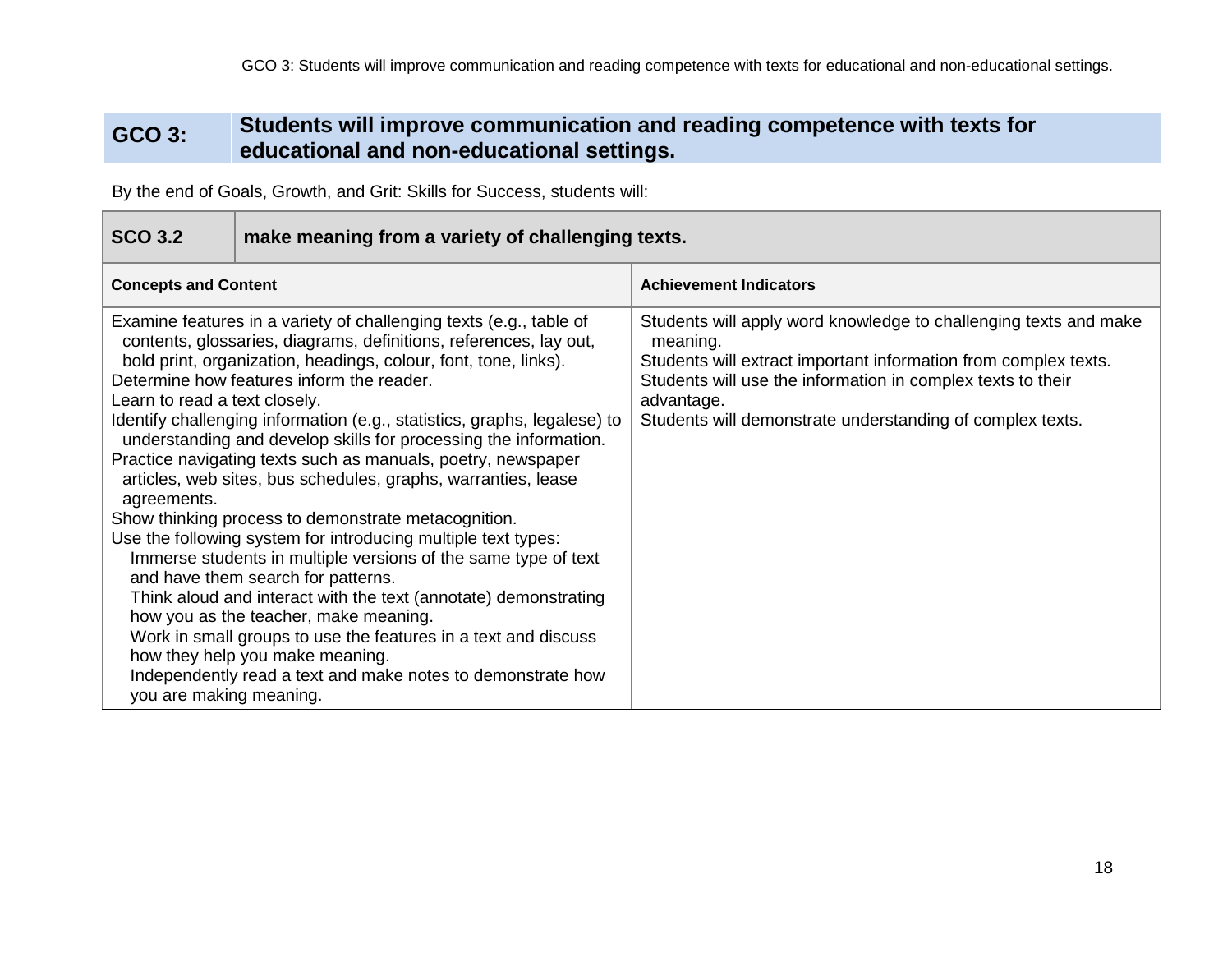| <b>Resources</b>                             |                                                |                                                        |
|----------------------------------------------|------------------------------------------------|--------------------------------------------------------|
| Videos:                                      | Websites:                                      | Documents:                                             |
| http://lsc.cornell.edu/study-skills/         | https://owl.english.purdue.edu/owl/resource/55 | http://eyeonkids.ca/docs/files/readwritekit08.pdf      |
| http://www.bing.com/videos/search?q=videos+h | 3/03/                                          | <b>Comprehensive Comprehension</b>                     |
| ow+to+understand+text+features&FORM=VIRE     |                                                | <b>Essential Skills - Vocabulary Building Workbook</b> |
| 3#view=detail∣=80056534DF59A6D5FA7B          |                                                | (then go to Download the PDF Version)                  |
| 80056534DF59A6D5FA7B                         |                                                | Sample Lesson Plan                                     |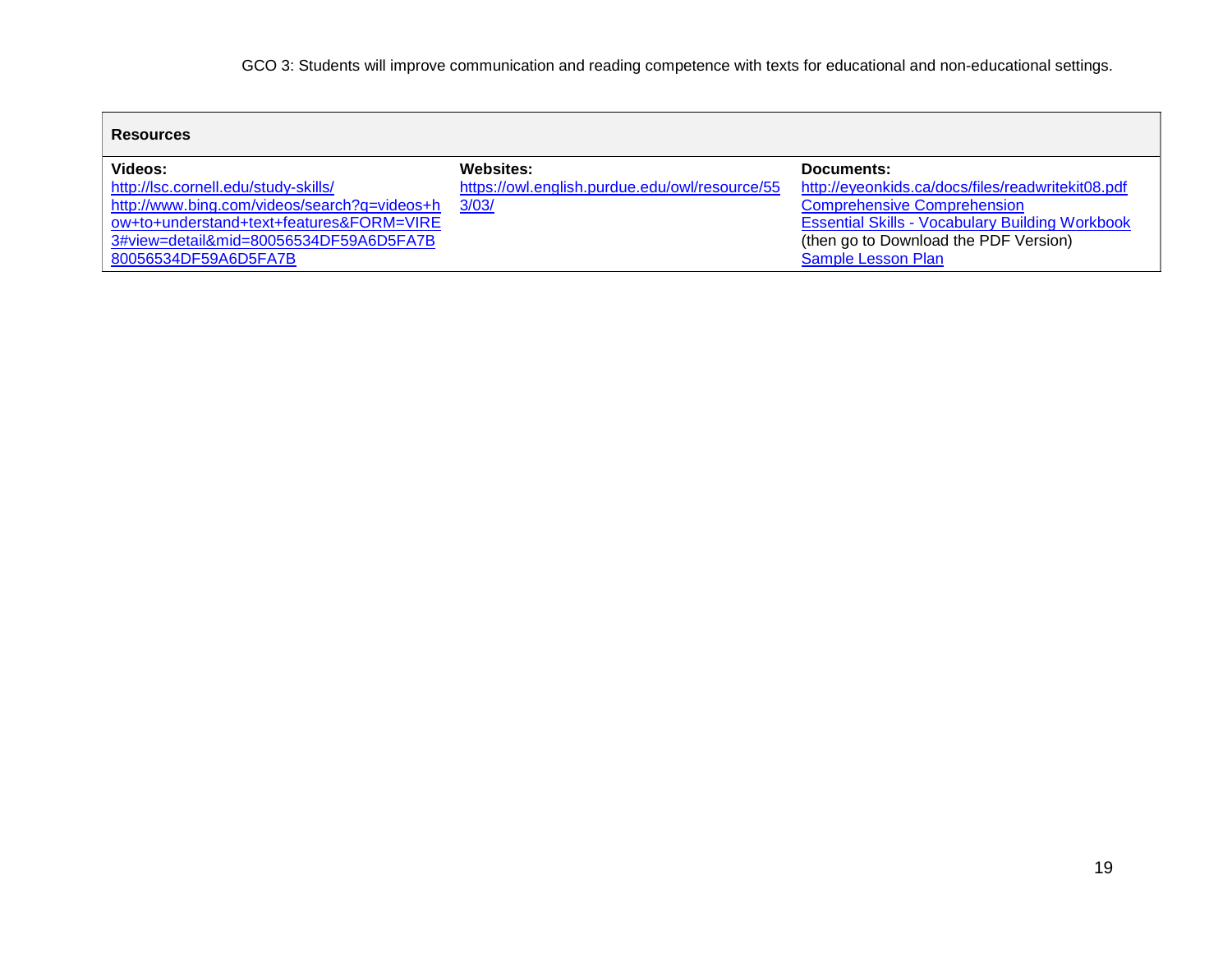### **GCO 3: Students will improve communication and reading competence with texts for educational and non-educational settings.**

| <b>SCO 3.3</b>                                                                                                                                                                                                                                                                                                                                                                                                                                                                                                            | examine, critically, oral, visual, written and multimedia texts.                          |                                                                                                                                                                                                                                                                              |  |                                         |
|---------------------------------------------------------------------------------------------------------------------------------------------------------------------------------------------------------------------------------------------------------------------------------------------------------------------------------------------------------------------------------------------------------------------------------------------------------------------------------------------------------------------------|-------------------------------------------------------------------------------------------|------------------------------------------------------------------------------------------------------------------------------------------------------------------------------------------------------------------------------------------------------------------------------|--|-----------------------------------------|
| <b>Concepts and Content</b>                                                                                                                                                                                                                                                                                                                                                                                                                                                                                               |                                                                                           | <b>Achievement Indicators</b>                                                                                                                                                                                                                                                |  |                                         |
| Identify bias, tone, audience, and purpose in texts.<br>Recognize texts as interpretations of information.<br>Distinguish between what a text says, does and means.<br>Reflect on what the text does and does not reveal.<br>Evaluate techniques (e.g., camera angles, omissions of information,<br>word choice) used to impact audience and achieve purpose.<br>Examine a variety of texts considering purpose and audience.<br>Analyze texts for patterns and make inferences based on evidence<br>within the patterns. |                                                                                           | Students will evaluate text for bias, tone, audience and purpose.<br>Students will explain the implications of bias, motivation, tone, and<br>purpose.<br>Students will form decisions by thinking critically about text.<br>Students will revise an opinion based on logic. |  |                                         |
| <b>Resources</b>                                                                                                                                                                                                                                                                                                                                                                                                                                                                                                          |                                                                                           |                                                                                                                                                                                                                                                                              |  |                                         |
| <b>Videos:</b><br>133780                                                                                                                                                                                                                                                                                                                                                                                                                                                                                                  | https://www.ted.com/talks/john green the nerd<br>s_guide_to_learning_everything_online#t- | <b>Websites:</b><br>https://owl.english.purdue.edu/owl/resource/55<br>3/03/                                                                                                                                                                                                  |  | Documents:<br><b>Sample Lesson Plan</b> |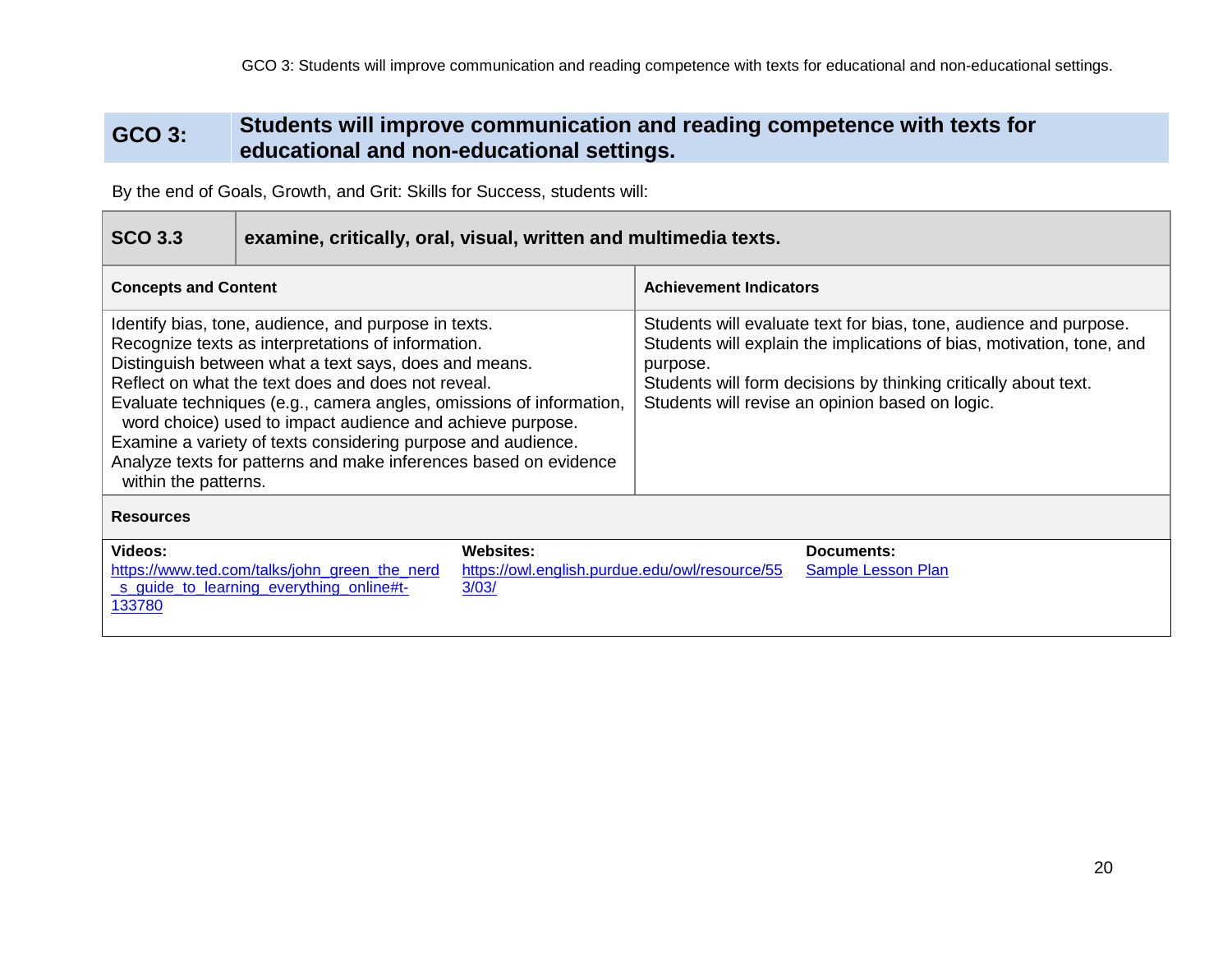### **GCO 3: Students will improve communication and reading competence with texts for educational and non-educational settings.**

| <b>SCO 3.4</b>                                                                                                                                                                                                                                                                                                                                                                                                                                                                                                                                       | communicate confidently in both oral and written forms to support their plan for success. |                                                                                                                                                                                                                                                                                                                                                                            |  |                                  |
|------------------------------------------------------------------------------------------------------------------------------------------------------------------------------------------------------------------------------------------------------------------------------------------------------------------------------------------------------------------------------------------------------------------------------------------------------------------------------------------------------------------------------------------------------|-------------------------------------------------------------------------------------------|----------------------------------------------------------------------------------------------------------------------------------------------------------------------------------------------------------------------------------------------------------------------------------------------------------------------------------------------------------------------------|--|----------------------------------|
| <b>Concepts and Content</b>                                                                                                                                                                                                                                                                                                                                                                                                                                                                                                                          |                                                                                           | <b>Achievement Indicators</b>                                                                                                                                                                                                                                                                                                                                              |  |                                  |
| Examine elements of sustained oral and written opinions.<br>Examine academic (business letters, email, cover letter,<br>scholarship essays, resume, application) and non-academic (blog<br>posts, texts, social media, email) communication techniques.<br>Practise varied oral communication scenarios (debates. public<br>speaking, Socratic seminars, requesting information, relaying<br>information, interview questions, telephone etiquette,<br>interviewing).<br>Write materials for personal, immediate, educational, and life<br>purposes. |                                                                                           | Students will form and express an opinion.<br>Students will advocate for themselves in academic and non-<br>academic situations.<br>Students will recognize and understand audience, and will adjust<br>language and tone accordingly.<br>Students will communicate effectively in both written and oral<br>format (main idea, on topic, technical language, questioning). |  |                                  |
| <b>Resources</b>                                                                                                                                                                                                                                                                                                                                                                                                                                                                                                                                     |                                                                                           |                                                                                                                                                                                                                                                                                                                                                                            |  |                                  |
| Videos:<br>g-economics-with-debating                                                                                                                                                                                                                                                                                                                                                                                                                                                                                                                 | https://www.teachingchannel.org/videos/teachin                                            | <b>Websites:</b><br>https://owl.english.purdue.edu/owl/section/1/<br>https://owl.english.purdue.edu/owl/resource/55<br>3/03/<br>https://uwaterloo.ca/centre-for-teaching-<br>excellence/teaching-resources/teaching-<br>tips/communicating-students/telling/effective-<br>communication-barriers-and-strategies                                                            |  | Documents:<br>Sample Lesson Plan |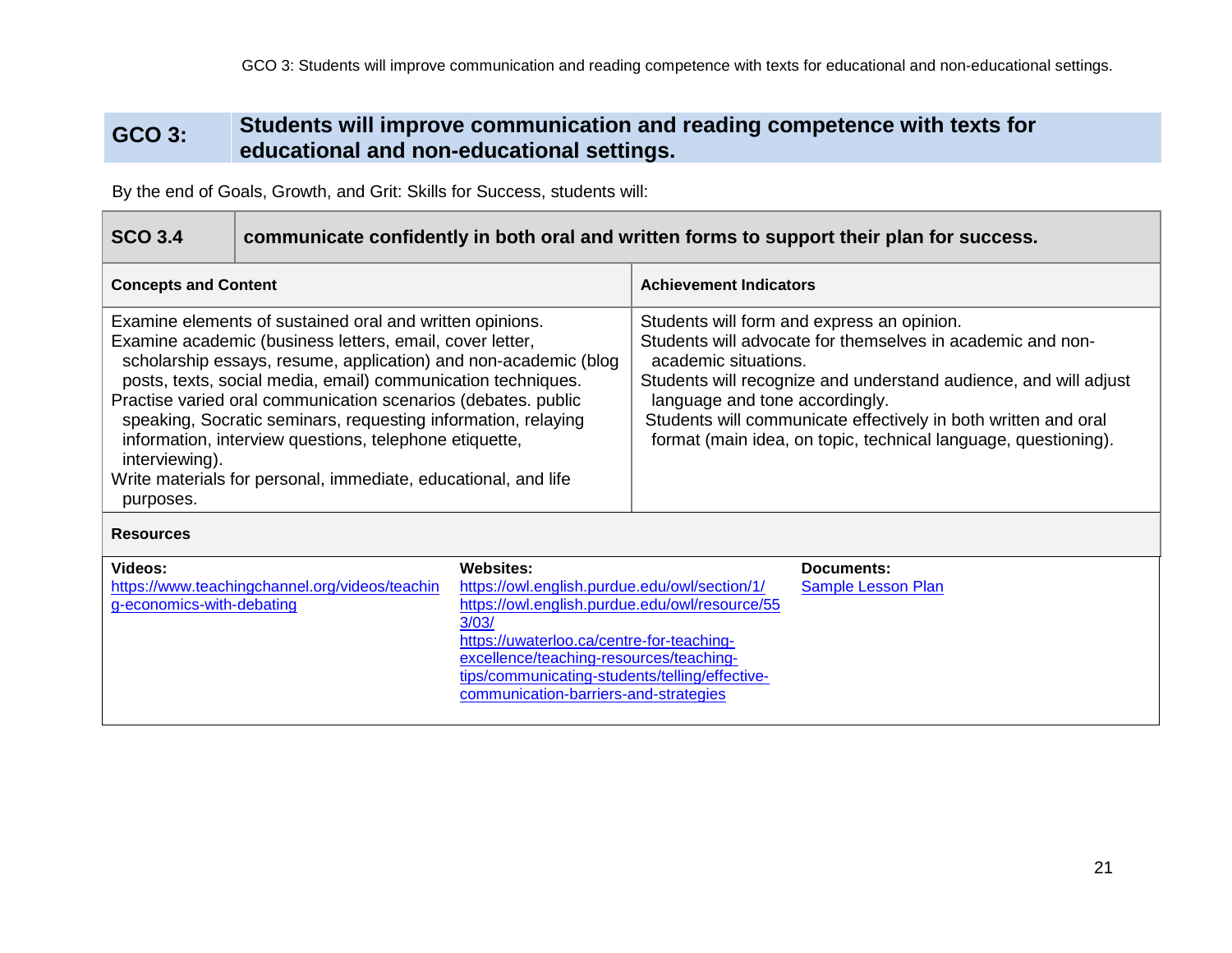# <span id="page-24-1"></span><span id="page-24-0"></span>5. Bibliography

### **Common Content**

**U**niversal **D**esign for **L**earning, **C**enter for **A**pplied **S**pecial **T**echnology:<http://www.cast.org/> Essential Graduation Learnings: [http://www.ednet.ns.ca/files/reports/essential\\_grad\\_learnings.pdf](http://www.ednet.ns.ca/files/reports/essential_grad_learnings.pdf) <https://www.bookdepository.com/Design-Deliver-Loui-Lord-Nelson/9781598573503>

### <span id="page-24-2"></span>**Subject Specific**

- Center on Alcoholism, Substance Abuse, and Addictions (CASAA). "The self-regulation questionnaire." Albequerque, New Mexico: University of New Mexico, n.d.
- Cohen, Marisa. "The importance of self-regulation for college student learning." *College Student Journal*, 2012: 892-901.

Dweck, Carol. "Mind-sets and equitable education." *Principal Leadership*, 2010: 26-29.

- McQuirter Scott, Ruth. "Research monograph #27 word study instruction." The Literacy and Numeracy Secretariat, Government of Ontario, 2010.
- Nagaoke, J, et al. "Readiness for college: The role of noncognitive factors and context." Adaptation of Critical Literature Review: Chic, Annenberg Institute for School Reform, Chicago, 2013, 45-52.
- Pikulski, J.J. & Templeton, S. *Teaching and developing vocabulary: Key to long-term reading success.* Current Research in reading/ langauge arts, Houghton Mifflin Company, 2004.
- Renzulli, S. "Using learning strategies to improve the academic performance of university students on academic probation." *NACADA Journal* 35 (1) (2015): 29 - 41.
- Ricci, M. "What are mindsets, and how do they affect the classroom." In *Mindsets in the Classroom*. Waco, Texas: Prufrock Press, 2013.
- Shuy, Tanya. "Self-regulated learning." *Teaching Excellence in Adult Literacy.* American Institutes for Research, 2010.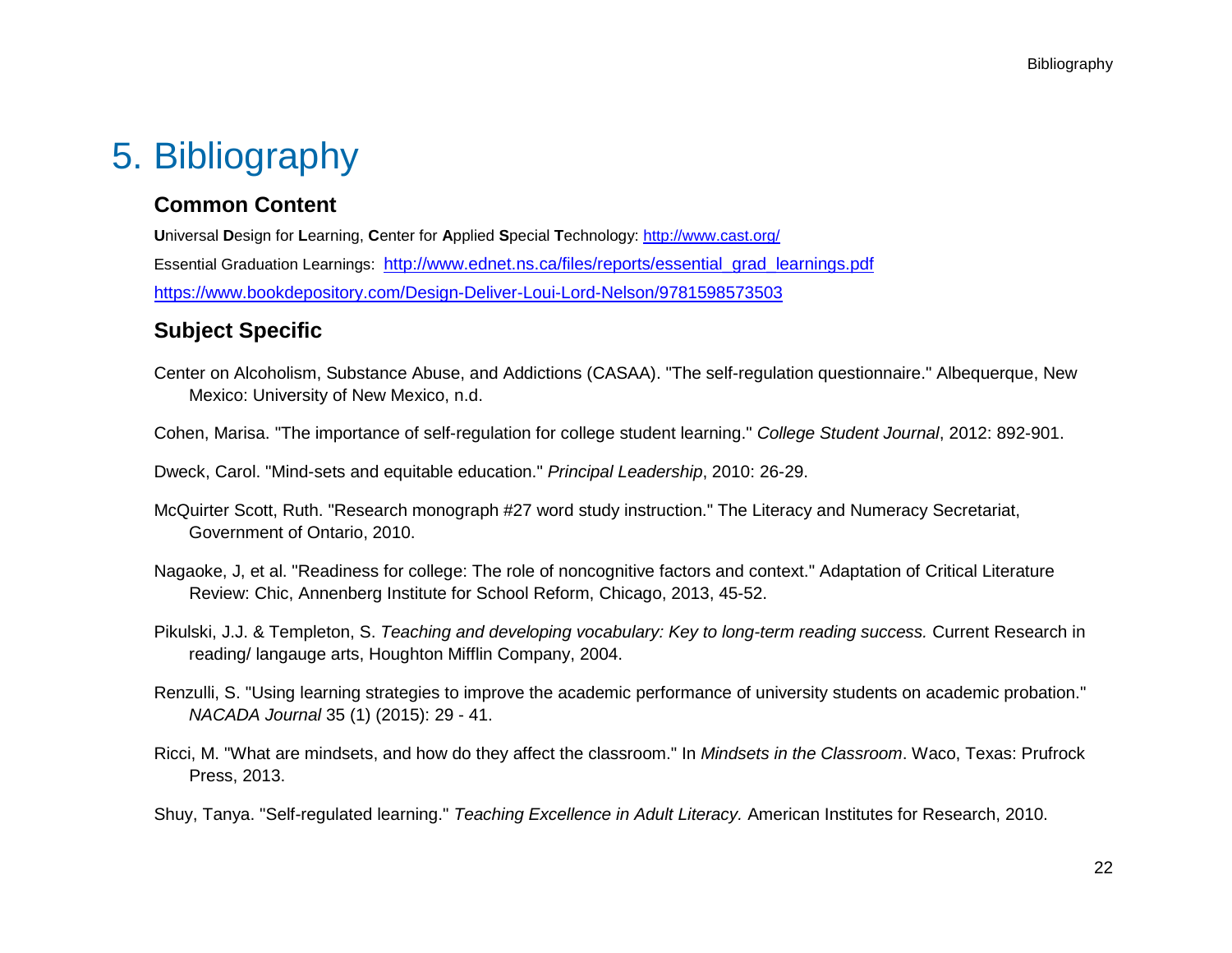### <span id="page-25-0"></span>6. Appendices

### <span id="page-25-1"></span> **Universal Design for Learning (UDL)**

UDL helps meet the challenge of diversity by suggesting flexible instructional materials, techniques, and strategies that empower educators to meet these varied needs. UDL research demonstrates that the challenge of diversity can and must be met by making curriculum flexible and responsive to learner differences. UDL provides guidelines to minimize barriers and maximize learning for all.

| Is there a form of assistive technology<br>that could be used to enhance/facilitate<br>this lesson?                                        | <b>General Examples</b>                                                              | Example in your subject area |
|--------------------------------------------------------------------------------------------------------------------------------------------|--------------------------------------------------------------------------------------|------------------------------|
| Are there materials which can<br>appropriately challenge readers to<br>enhance this learning?                                              | Audiobooks, EBSCO, Worldbook Online,<br>WikiEAL, TextCompactor.com,<br>Rewordify.com |                              |
| Are there students in this group who<br>cannot access this learning (PLP<br>background) and whose needs I must<br>revisit before teaching? | PLP information/considerations                                                       |                              |
| Are there other <b>choices</b> that can be<br>provided in this learning opportunity?                                                       | Differentiation models (RAFTs)                                                       |                              |
| Is there another/a variety of media<br>available? Only paper-based? Can it be<br>listening? Can I add a visual component?                  | Audiobooks, EBSCO, Worldbook Audio,<br>Mulit-Media                                   |                              |
| Can <b>movement</b> be involved?                                                                                                           | Quantum techniques                                                                   |                              |
| <b>Grouping and regrouping?</b>                                                                                                            | Cooperative learning, teams, games and<br>tournaments                                |                              |
| Teacher versus non- teacher centered?<br>Instructional design strategies -                                                                 | web based lesson, project-based, student<br>research based                           |                              |